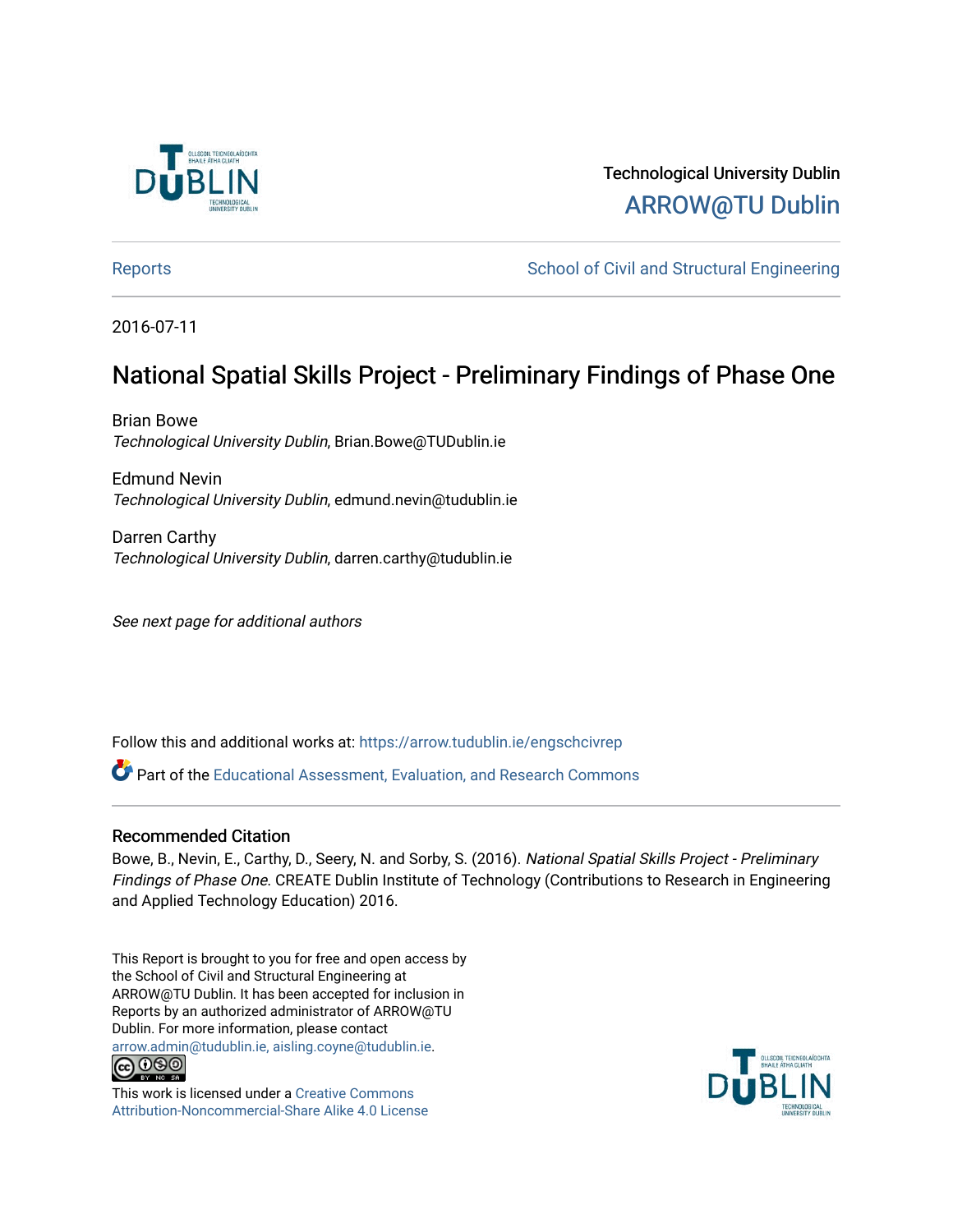## Authors

Brian Bowe, Edmund Nevin, Darren Carthy, Niall Seery, and Sheryl Sorby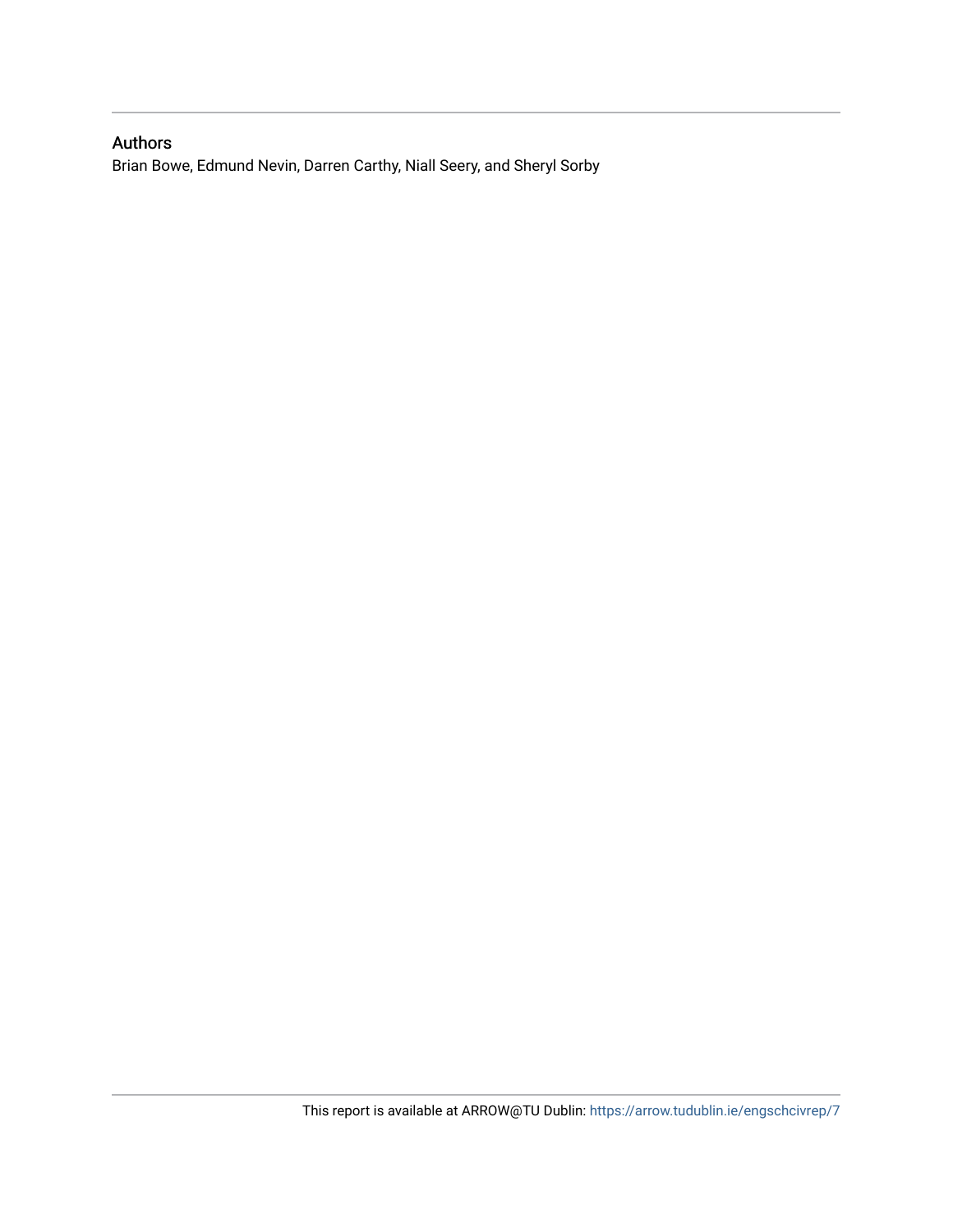

# National Spatial Skills Project - Preliminary Findings of Phase One



Professor Brian Bowe Edmund Nevin Darren Carthy Dr Niall Seery Professor Sheryl Sorby

**June 2016**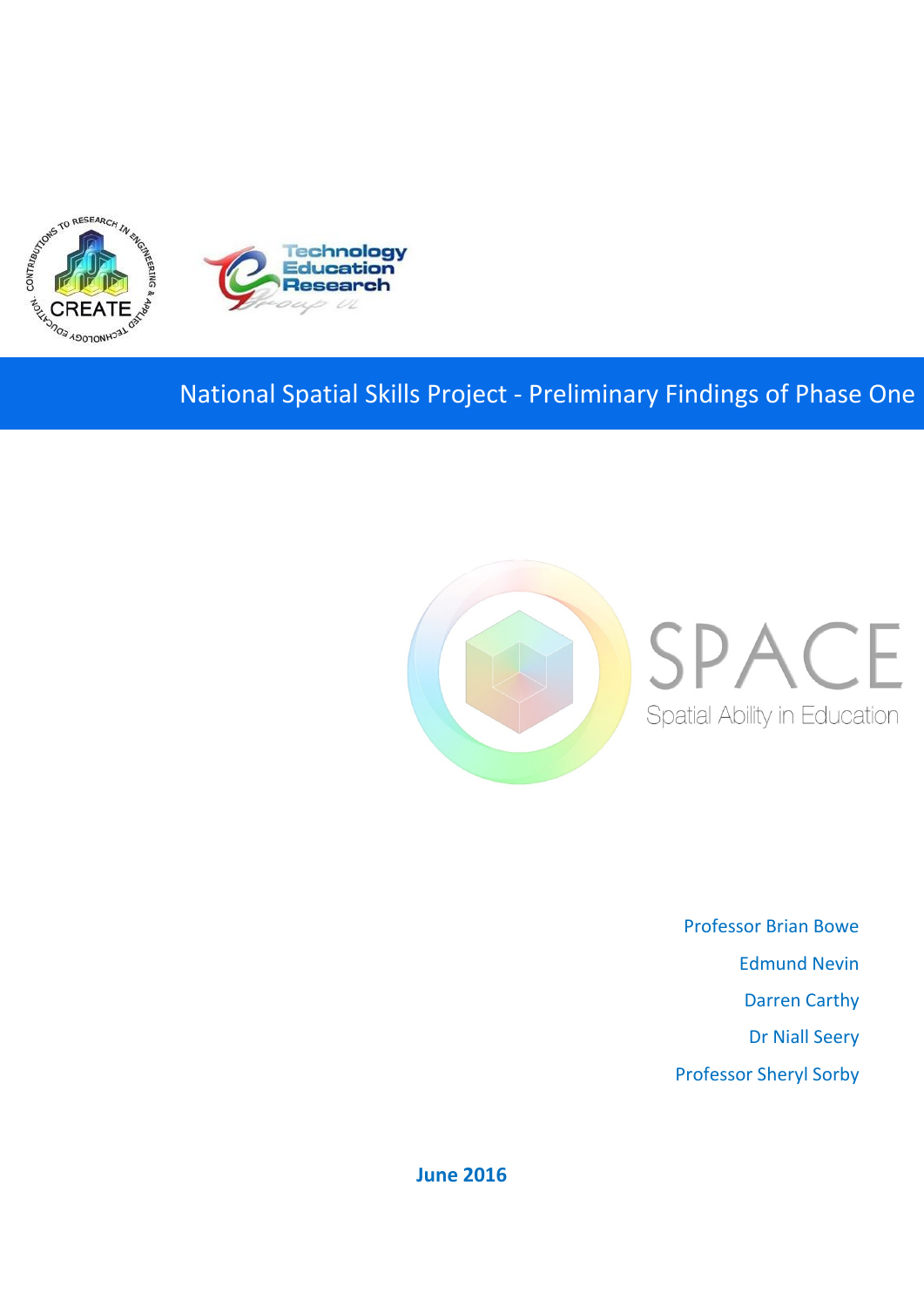## **Acknowledgements**

<span id="page-3-0"></span>The authors of this report would like to acknowledge the contribution and assistance of the following:



Dublin Institute of Technology (DIT), for co-ordinating the project, identifying schools to test and for providing staff to travel to schools to administer the tests. The work of the following researchers is particularly acknowledged: Dr Aaron Mc Raighne, Mr Eric Bates and Dr Colm O' Kane.



University of Limerick (UL), for identifying schools to test and staff to carry out the testing, and for developing an online test which enabled the testing of students remotely. In particular, the contribution of Mr Jeffrey Buckley to this research project is acknowledged.



Dublin City University (DCU), for identifying schools to test and for providing staff to carry out the tests. In particular the help and assistance of Dr Eabhnat Ní Fhloinn is acknowledged.

The research team would like to thank Professor Sheryl Sorby, Ohio State University, for her guidance and continuing support with this project. The team would also like to thank Bernadette McHugh (Navan Education Centre), Gerard McHugh (Dublin West Education Centre) and Jim Enright (Portlaoise Education Centre) for identifying schools and staff, and Seamus Knox (DES, Senior Inspector, Mathematics) for his encouragement and support.

The success of this project depends on the participation of the secondary schools which, through the generosity afforded in terms of time, patience and staff participation, have ensured the smooth running of the testing. In particular, the research team would like to thank the initial 28 schools where testing took place and to those schools who expressed interest in participating but for various reasons we were unable to test during the 2015/2016 academic year. The team would like to thank all the principals, deputy principals and teachers who supported and participated in this research project. Their enthusiasm and dedication to the project inspired and motivated the research team. A full list of the schools where testing took place is provided on the following page.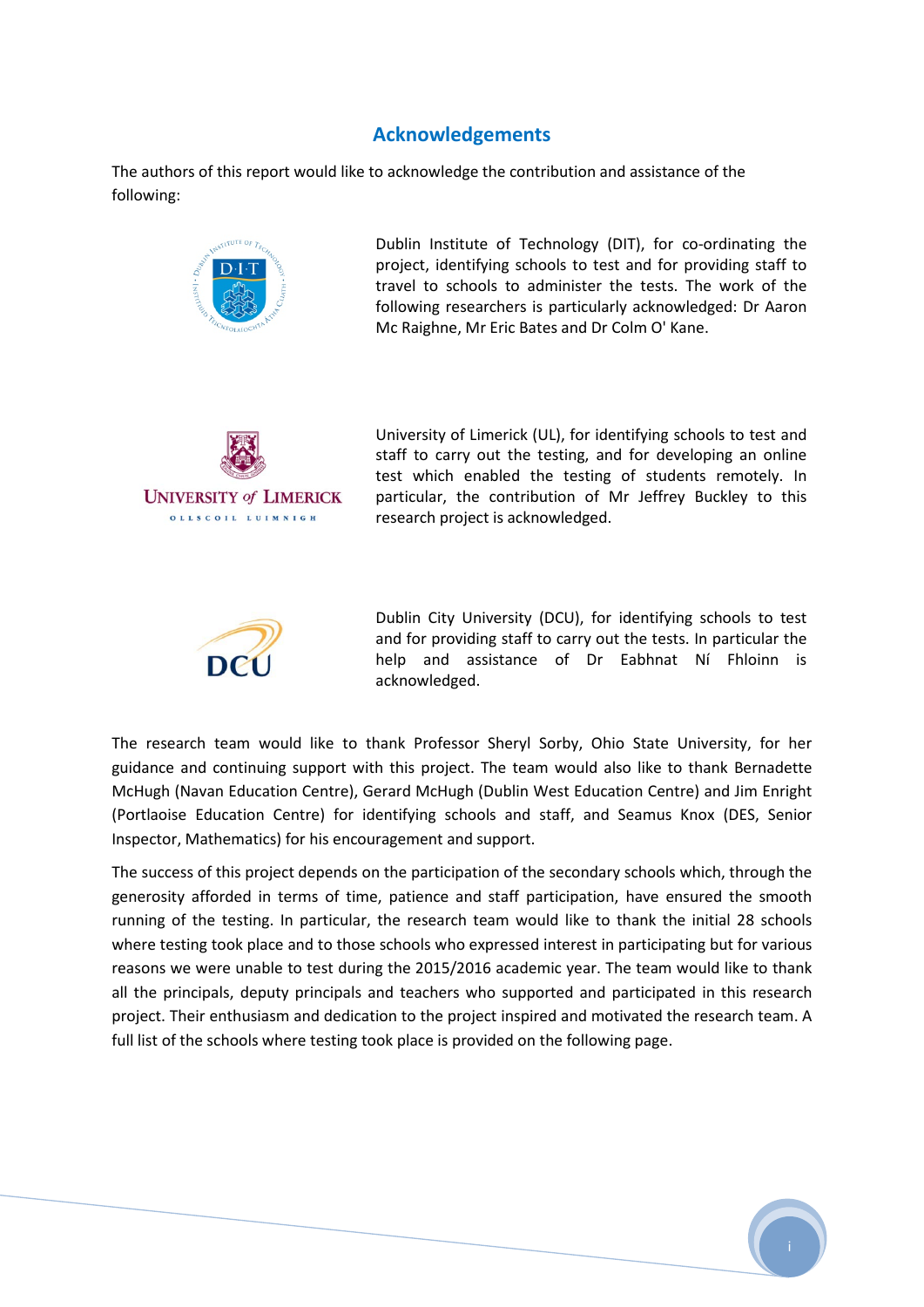## **List of Secondary Schools where testing was undertaken**

<span id="page-4-0"></span>Ardscoil Phadraig, Granard, Co. Longford Borris Vocational School, Borris, Co. Carlow Cabra Community College, Cabra, Dublin 7 Colaiste Bride, Clondalkin, Dublin 22 Colaiste Choilm, Tullamore, Co. Offaly Colaiste Pobail Setanta, Clonee, Co. Dublin Dominican College, Griffith Avenue, Dublin 9 Killina Secondary School, Killina, Co. Offaly Mercy Secondary School, Inchicore, Dublin 8 O'Carolan College, Nobber, Co. Meath Pobailscoil Neasáin, Moyclare Rd, Dublin 13 Portlaoise College, Portlaoise, Co. Laois Portmarnock Community School, Portmarnock, Co. Dublin Sacred Heart Secondary School, Tullamore, Co. Offaly Scoil Mhuire, Trim, Co Meath ScoilMhuire Community School, Clane, Co. Kildare St. Aidan's Comprehensive School, Cootehill, Co. Cavan St. Colmcille's Community School, Knocklyon, Dublin 16 St. Dominic's Secondary School, Ballyfermot, Dublin 10 St Fergal's College, Rathdowney, Co. Laois St. Mary's C.B.S., Portlaoise, Co. Laois St. Mark's Community School, Tallaght, Dublin 24 St. Patrick's Classical School, Navan, Co. Meath St. Joseph's Secondary School, Stanhope St., Dublin 7 Stratford College, Rathgar, Dublin 6 Sutton Park School, Sutton, Dublin 13 Templeogue College, Templeogue, Dublin 6W Trinity Comprehensive, Ballymun Rd, Dublin 9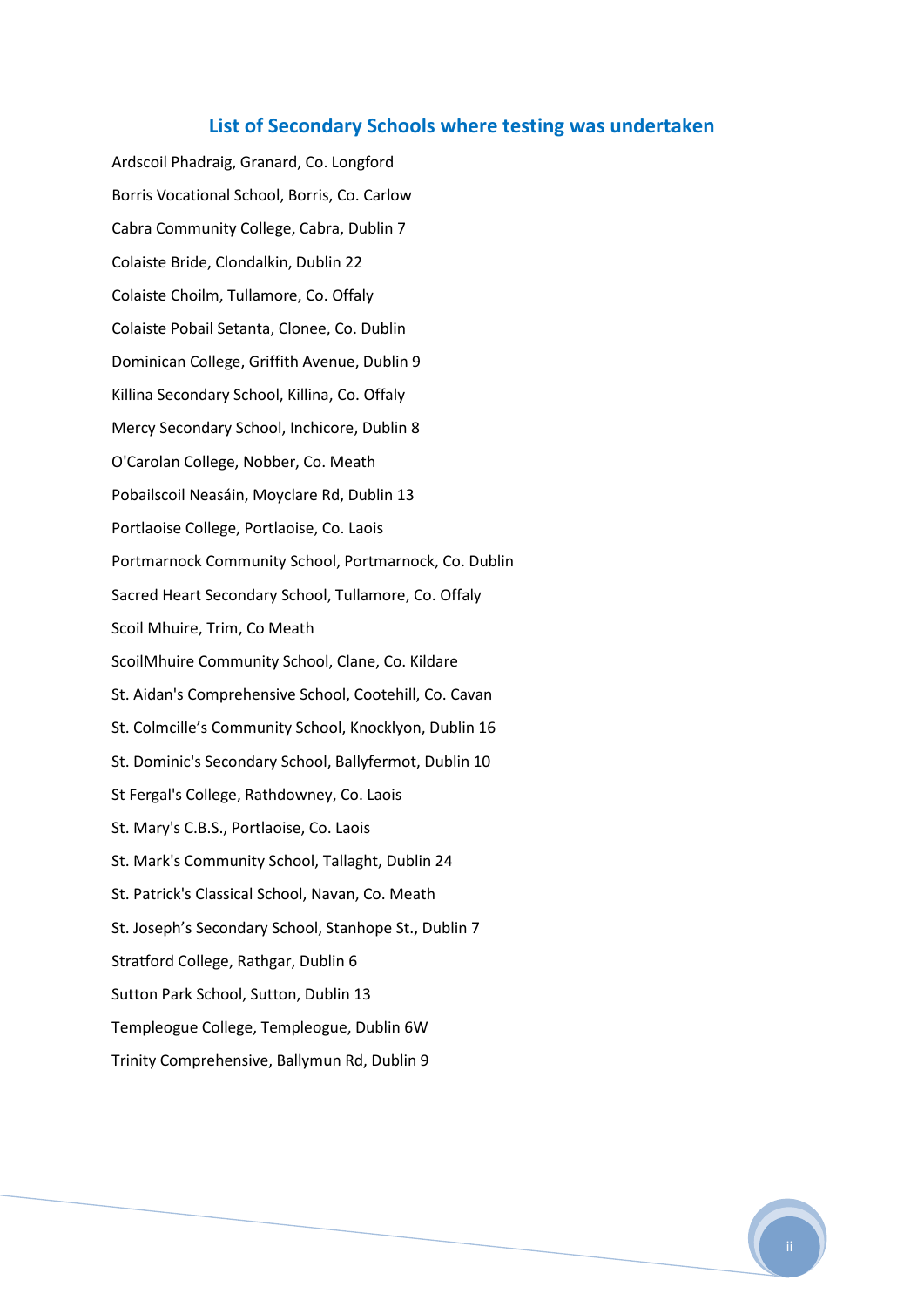## **Summary**

The overall aim of this project is to determine the role that spatial ability plays in academic success in STEM disciplines across all level of the Irish education system. Research studies carried out across many countries, including Ireland, have shown that spatial skills and reasoning play a central role in determining a student's perceptions of STEM subjects and disciplines, and significantly impacts on their ability to succeed in these areas. This research is being carried out to establish the levels of spatial ability across all levels of education in Ireland and to introduce education interventions and learning activities to increase students' spatial skills. It is also being carried out to establish if there is a difference in scores between male and female students and to determine the relationship between subject selection and spatial skills.

Spatial ability has long been considered a key indicator of intellectual ability as evidenced by the inclusion of spatial tasks in many intelligence tests. Spatial ability was described by Thurstone (1938) as being a critical component of intellectual ability. Thurstone (1950) cites seven factors related to human intelligence, three of which referred to visual orientation in space:

- The ability to recognise the identity of an object when it is seen from different angles;
- The ability to imagine the movement or internal displacement among parts of a configuration;
- The ability to think about those spatial relations in which the body orientation of the observer is an essential part of the problem.

Understanding students' spatial ability and where necessary improving students' spatial skills is widely considered to be a key factor for preparing students' for careers in STEM (science, technology, engineering and maths) related disciplines.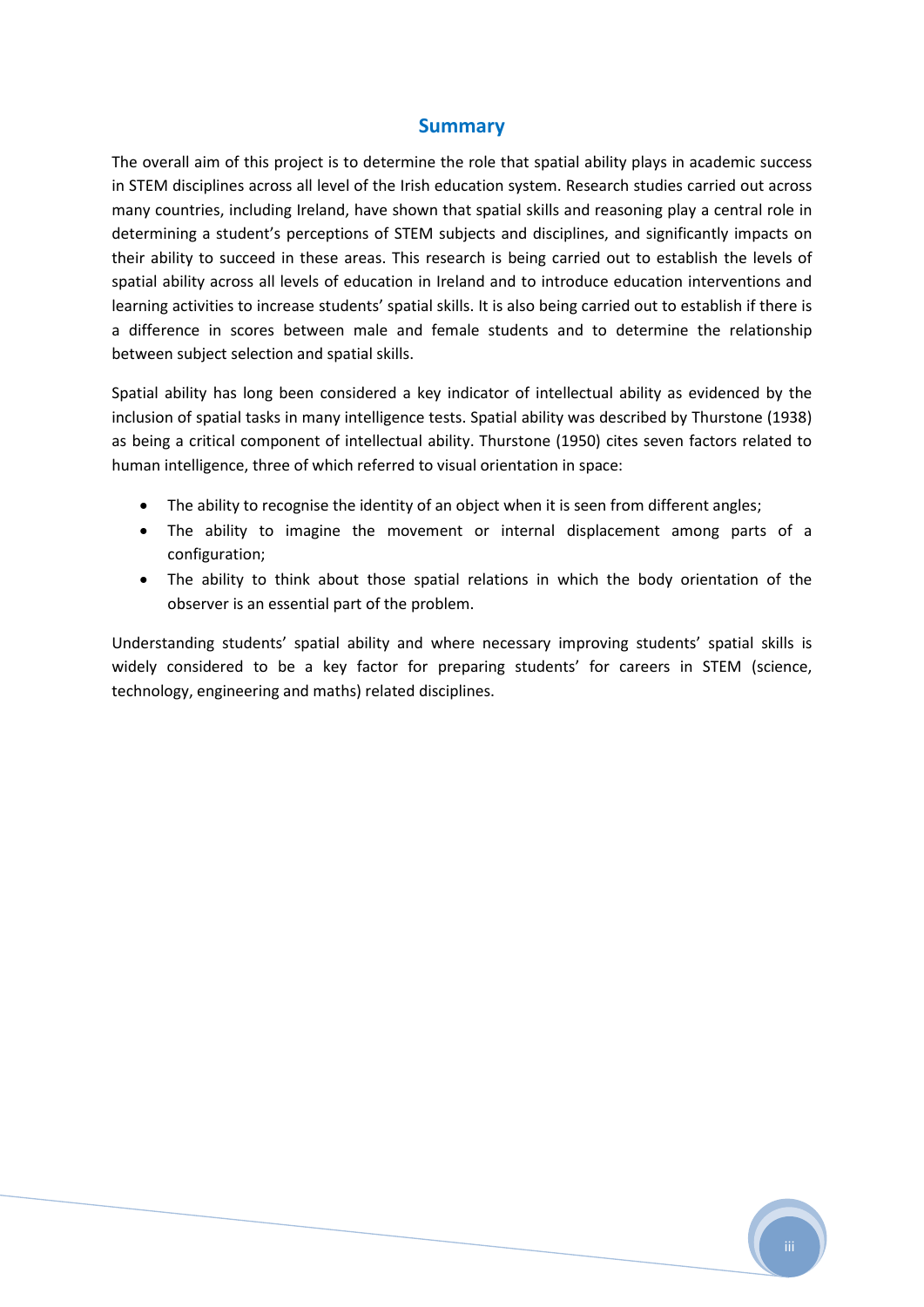## **Table of Contents**

<span id="page-6-0"></span>

| 1     |                                                                                       |  |
|-------|---------------------------------------------------------------------------------------|--|
| 1.1   |                                                                                       |  |
| 1.2   |                                                                                       |  |
| 1.2.1 | CREATE (Contributions to Research in Engineering and Applied Technology Education)  1 |  |
| 1.2.2 |                                                                                       |  |
| 1.2.3 |                                                                                       |  |
| 1.3   |                                                                                       |  |
| 1.3.1 |                                                                                       |  |
| 1.3.2 | Phase Two- Extend Data Collection and Commence Spatial Skills Training Intervention 2 |  |
| 1.3.3 |                                                                                       |  |
| 2     |                                                                                       |  |
| 2.1   |                                                                                       |  |
| 2.1.1 |                                                                                       |  |
| 2.1.2 |                                                                                       |  |
| 2.2   |                                                                                       |  |
| 2.2.1 |                                                                                       |  |
| 2.2.2 |                                                                                       |  |
| 2.3   |                                                                                       |  |
| 2.3.1 |                                                                                       |  |
| 2.3.2 |                                                                                       |  |
| 2.3.3 |                                                                                       |  |
| 2.3.4 |                                                                                       |  |
| 3     |                                                                                       |  |
| 3.1   |                                                                                       |  |
| 3.2   |                                                                                       |  |
| 3.3   |                                                                                       |  |
| 3.4   |                                                                                       |  |
| 3.5   |                                                                                       |  |
| 4     |                                                                                       |  |
|       |                                                                                       |  |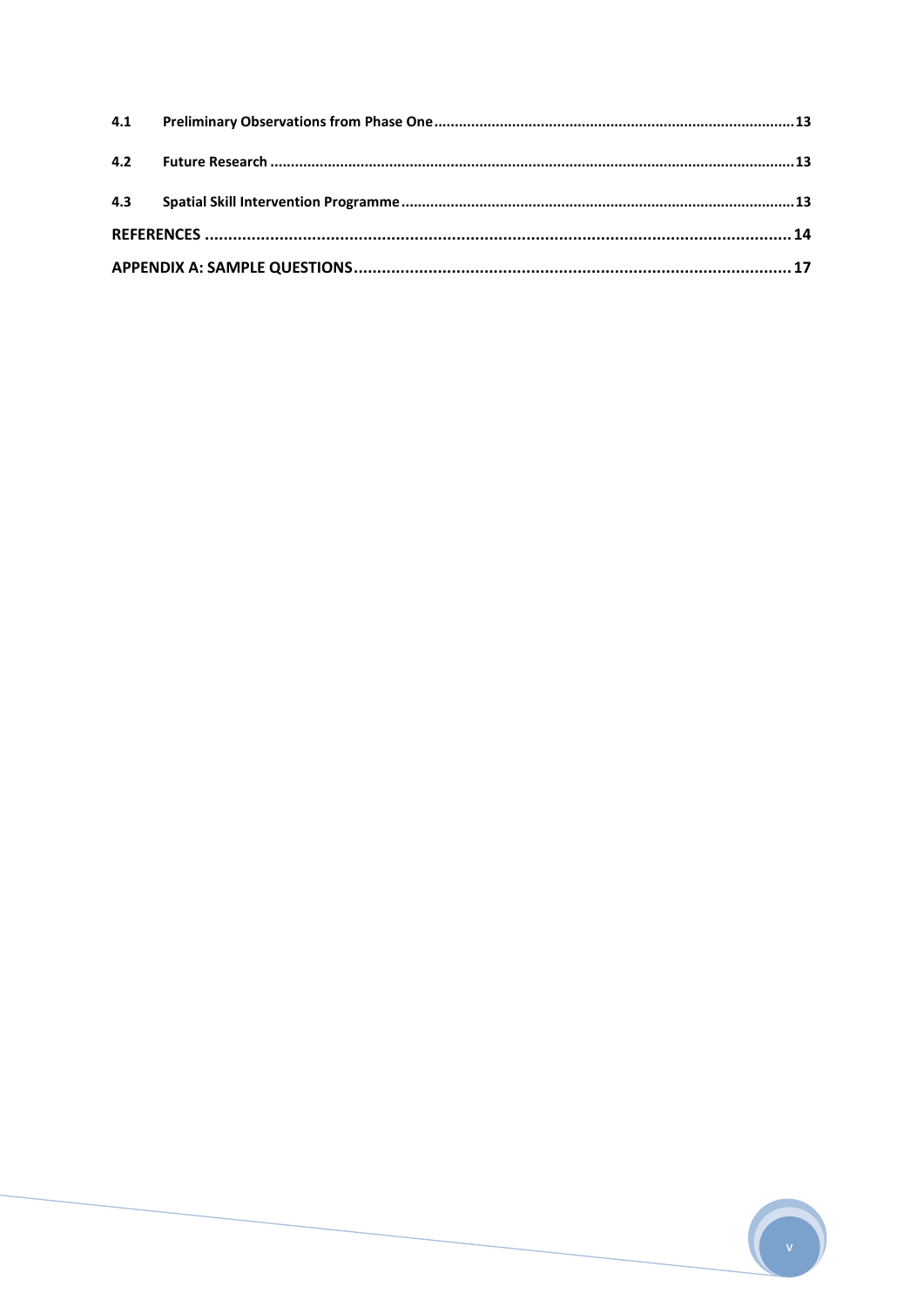# **List of Figures**

<span id="page-8-0"></span>

| Figure 4: Comparison of normalised total scores for first year students in second and third level10 |  |
|-----------------------------------------------------------------------------------------------------|--|
|                                                                                                     |  |
|                                                                                                     |  |
|                                                                                                     |  |
|                                                                                                     |  |
|                                                                                                     |  |

# **List of Tables**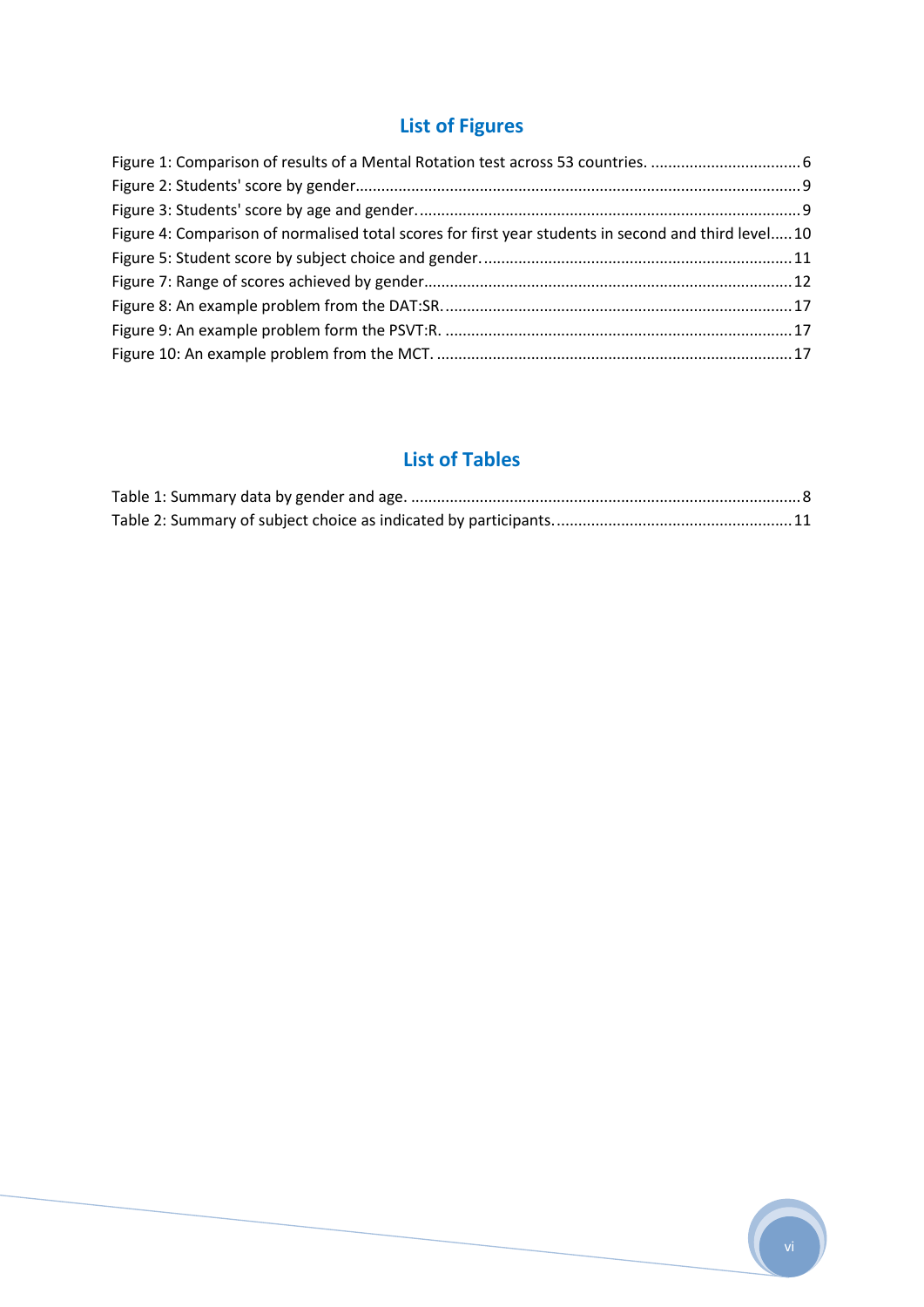## <span id="page-9-0"></span>**1 Introduction**

#### <span id="page-9-1"></span>**1.1 Project Overview**

The preliminary findings presented in this report are taken from a collaborative research project being undertaken in Ireland, the United States of America and Australia. This document reports only on the data collected in Ireland where the project is being undertaken by researchers from Dublin Institute of Technology (DIT), University of Limerick (UL) and Dublin City University (DCU). The primary aim of the project is to gather empirical data from second level students in order to establish a baseline value for spatial ability. The initial phase of testing targeted first year students and was administered between the months of February and May, 2016.The test used was comprised of 10 questions each from the Differential Aptitude Test: Space Relations (DAT:SR), the Purdue Spatial Visualisation Test: Visualisation of Rotations (PSVT:R) and the Mental Cutting Test (MCT). Each of the tests used measures a distinct area of spatial visualisation ability and are highly regarded in research communities. Overall, approximately 2500 first year students from 28 schools were tested. This research was carried out following full ethics approval from the Dublin Institute of Technology Research Ethics Committee (Ethical Clearance Ref 15-42).

#### <span id="page-9-2"></span>**1.2 Research Network**

In Ireland, the project is being undertaken by researchers drawn primarily from two research groups; CREATE (Contributions to Research in Engineering and Applied Technology Education) which is based in DIT and TERG (Technology Education Research Group) which is based in UL. While both groups exist separately, members have come together to form a wider network of educational researchers known as NSSRN (National Spatial Skills Research Network), which has a particular focus on spatial visualisation ability.

#### <span id="page-9-3"></span>1.2.1 CREATE (Contributions to Research in Engineering and Applied Technology Education)

In 2001, the Physics Education Research Group (PERG) was established in DIT and over the next 12 years evolved to include education research in a wide range of disciplines. To reflect this growth and diversity CREATE was established in September 2013. CREATE is an interdisciplinary research group within DIT which includes education researchers from a wide range of disciplines including Physics, Mathematics, Engineering, Computer Science, Sociology and Education. CREATE supports and fosters education research and strives for excellence in STEM education research. Regardless of context or objective, all CREATE research studies are situated in an epistemological position, underpinned by education theory and involve a rigorous methodological approach and meticulous data analysis whether it is qualitative or quantitative.

#### <span id="page-9-4"></span>1.2.2 TERG (Technology Education Research Group)

TERG was established in the Department of Design and Manufacturing Technology at the University of Limerick in 2010. Its main emphasis is to promote research and scholarly studies into teaching and learning within the suite of technology subjects at second level. TERG supports a thriving research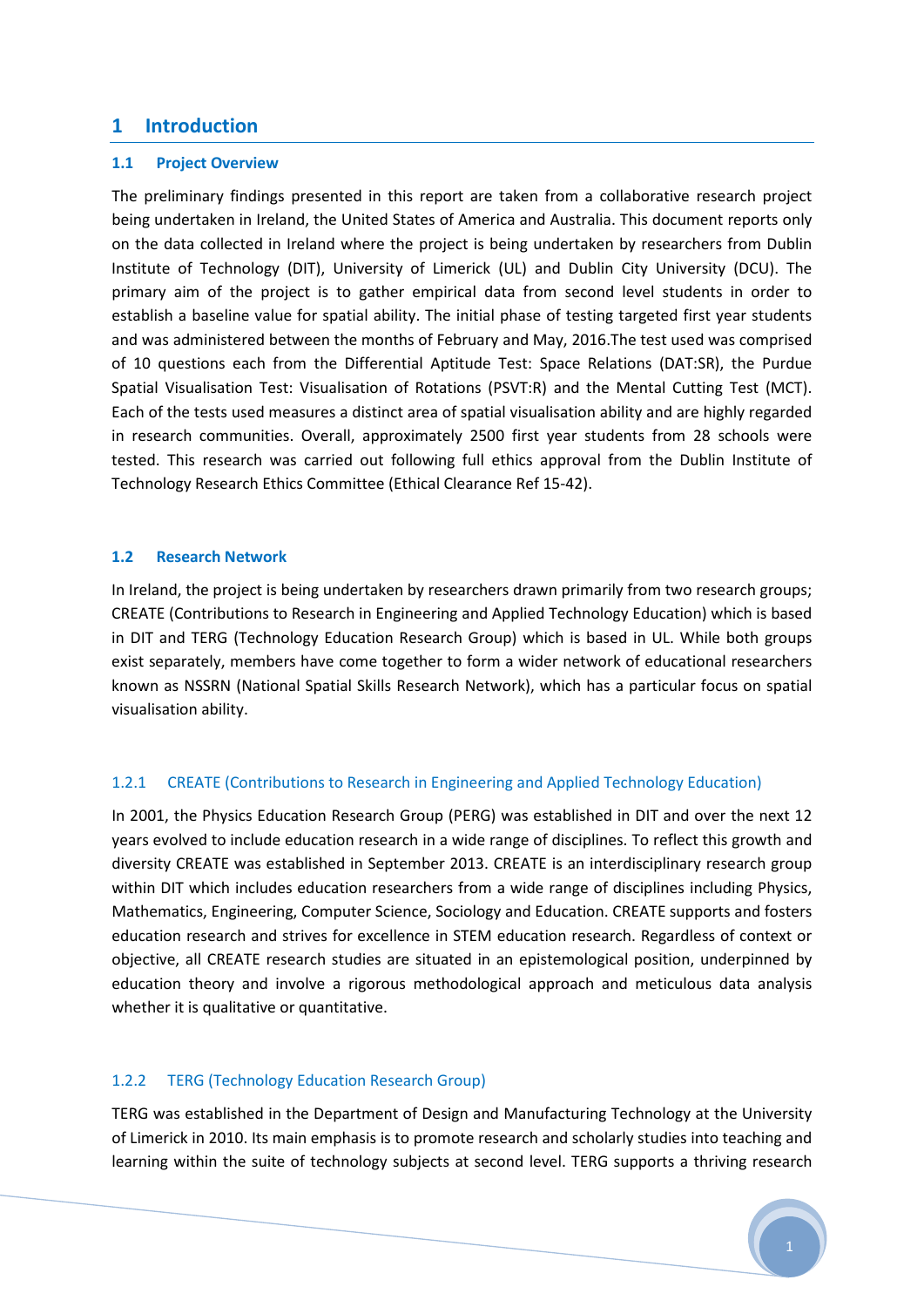community with a particular focus on research into teaching, learning and assessment in the area of Technology Education. The University of Limerick is the leading provider of initial technology teacher education programmes in Ireland and TERG continually strives to lead pedagogical innovation in this area through pioneering research and evidence based teaching. The current research activities and projects undertaken by members of TERG explore the traditions and practices of teaching and learning in technology education, particularly in the areas of epistemology of technology education, technology pedagogy, technological capability and literacy as well as spatial cognition.

#### <span id="page-10-0"></span>1.2.3 NSSRN (National Spatial Skills Research Network)

The National Spatial Skills Research Network (NSSRN) was established in 2015 with the support of funding from the [Irish Research Council](http://www.research.ie/) (IRC) under the 'New Foundations' scheme and operates under the mission statement of 'Enhancing STEM Education'. The network comprises of researchers from the University of Limerick, Dublin Institute of Technology and Dublin City University - and is joined by various international researchers in its aim of exploring spatial ability. The general aim of the group is to lead investigations into spatial ability with particular focus in the educational, psychometric and cognitive domains. Current research activities by group members correlation studies of spatial skills, in particular the spatial relations or complex mental rotations factor, and academic performance in STEM disciplines as well the development of a cognitive map of the domain of spatial ability to facilitate the progression of further spatial ability research.

#### <span id="page-10-1"></span>**1.3 Objectives of the Project**

#### <span id="page-10-2"></span>1.3.1 Phase One - Obtain Baseline Data

The initial objective of the project was to gain an insight into the spatial abilities of secondary school students by gathering baseline data from first year students in each of the participating schools. This will now contribute to the construction of a national profile of spatial ability. From the sample it is possible to establish the spatial ability of first year students before they progress through second level education. This report marks the end of this phase with the initial results disseminated to the participating schools and other stakeholders. In addition a spatial skills training intervention will be provided in the transition year programme to improve students' spatial ability in preparation for the senior cycle.

#### <span id="page-10-3"></span>1.3.2 Phase Two- Extend Data Collection and Commence Spatial Skills Training Intervention

As the first phase of testing is complete and a baseline of the level of spatial ability in first year has been obtained, phase two of testing will commence in September 2016.This will involve testing students from first to sixth year in the second level education system to gain insight into how students' spatial ability develops as they progress from years one through six.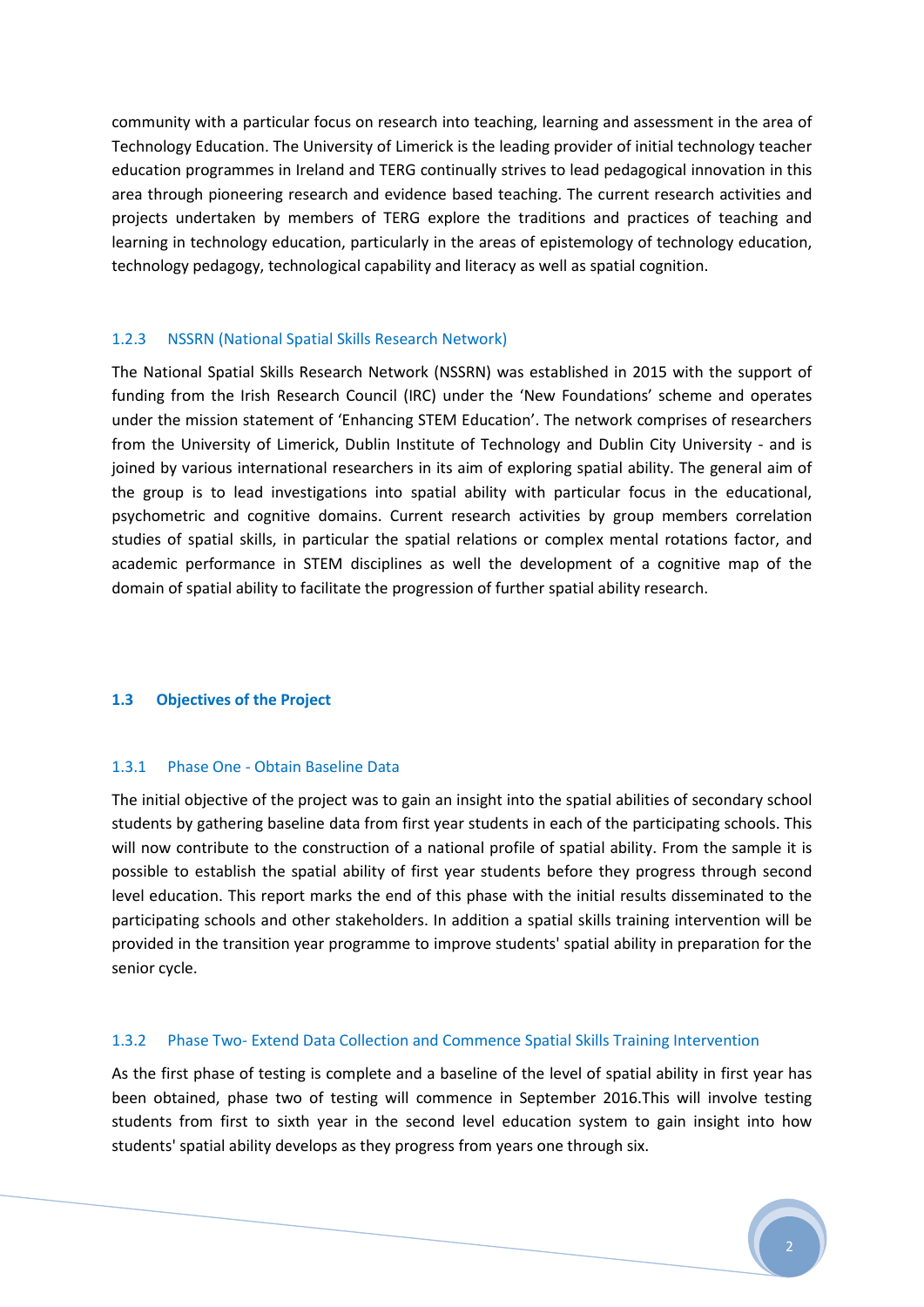## <span id="page-11-0"></span>1.3.3 Long Term Objectives

The long term objective of the project is to understand the role that spatial ability plays in academic success in STEM disciplines across all level of the Irish Education system. This knowledge will be used to develop training programmes and/or modify curricula to improve academic achievement and progression in STEM disciplines.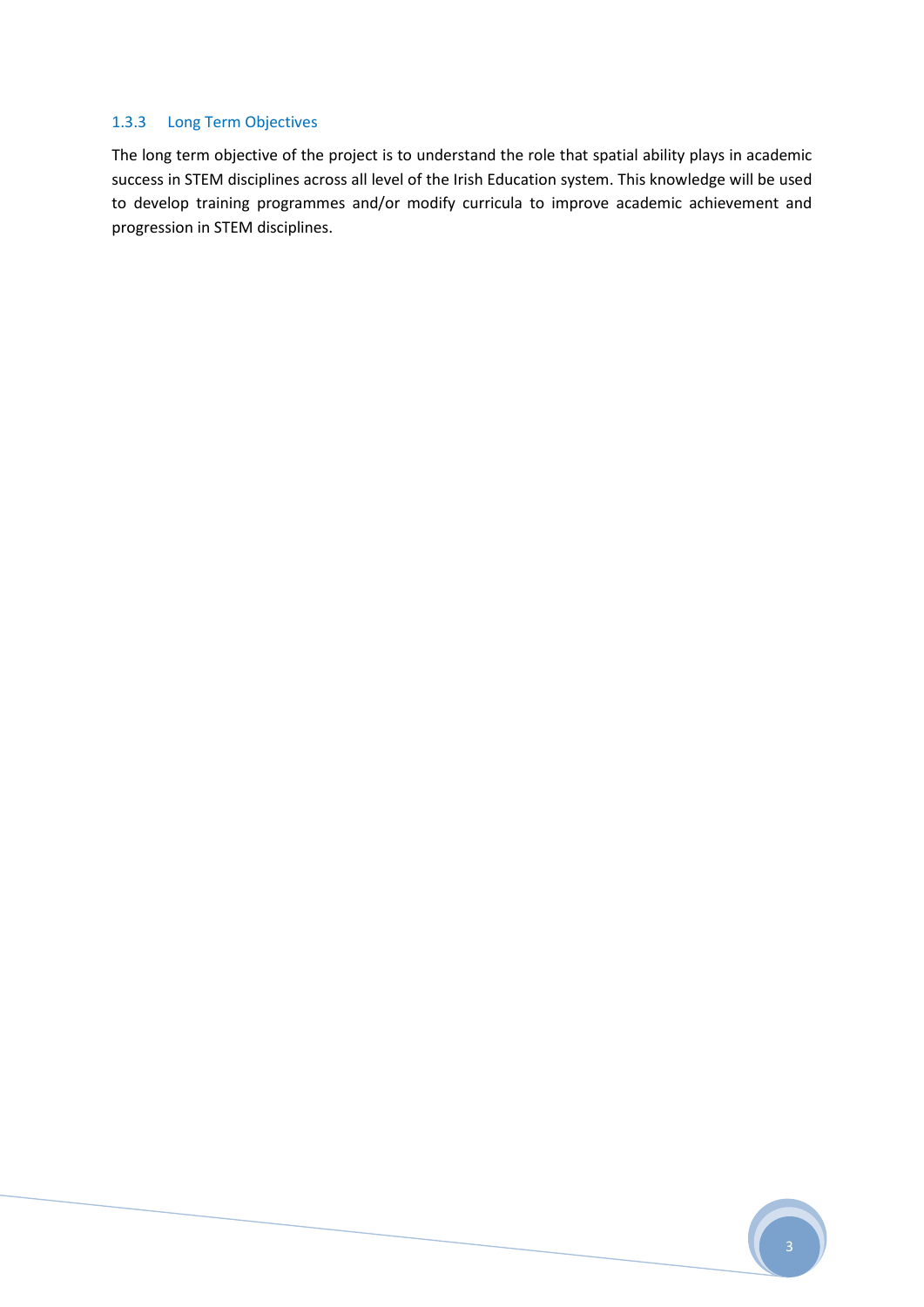## <span id="page-12-0"></span>**2 Background to Study**

## <span id="page-12-1"></span>**2.1 Spatial Ability**

Spatial ability is commonly defined as the ability to manipulate 2 and 3-dimensional shapes in one's mind. It is commonplace in the field of educational research to draw distinction between 'spatial ability' and 'spatial skills' and many misconceptions have arisen in the area of classification of spatial factors. Three major factors used to test the spatial ability of an individual were identified by Lohman and Kyllonen (1983): spatial relations, spatial orientation and spatial visualisation.

- Spatial Relations: "The ability to imagine rotations of 2-dimensional and 3-dimensional objects as a whole body" (Martin-Dorta, Asorin and Contero, 2008).
- Spatial Orientation: "The ability to orient oneself physically or mentally in space" (Maier, 1998)
- Spatial Visualisation: The "ability to mentally manipulate, rotate, twist and pictorially invert presented visual stimuli" (Gorska and Sorby, 2008)

The following sections explain the difference between 'spatial ability' and 'spatial skills'.

## <span id="page-12-2"></span>2.1.1 Spatial Ability

Numerous definitions exist for the term 'spatial ability'. One definition refers to it as having "the ability to generate, retain, retrieve, and transform well-structured visual images" (Lowman, 1993). Spatial ability is the ability to visualise an image or object and is a facility an individual possesses before any formal training has taken place. Spatial ability can be further explicated as a cluster of abilities distinct from verbal and mathematical reasoning (Jones et al, 2008) and can be viewed as a cognitive characteristic of intelligence that provides a measure of one's ability to conceptualise the spatial relations between objects.

## <span id="page-12-3"></span>2.1.2 Spatial Skills

Spatial skills are a set of skills acquired through formal training (Sorby, 1999) and represent one's prowess in appropriately utilising spatial abilities to perform a task. In the case of students in second level education, it is almost impossible to distinguish between spatial abilities and spatial skills because it is almost impossible to ascertain what prior knowledge or training a student has received before beginning their post primary education. For this reason, the terms "spatial ability" and "spatial skills" are used interchangeably in this context.

## <span id="page-12-4"></span>**2.2 Rationale for Testing**

Research studies carried out across many countries, including Ireland, have shown that spatial skills and reasoning play a central role in determining a student's perceptions of STEM subjects and disciplines and significantly impacts on their ability to succeed in these areas. Through STEM education research and development, carried out predominantly in the United States of America, education interventions have been developed to improve students' spatial skills. These interventions, or short courses, have been tested, amended and retested over many years at both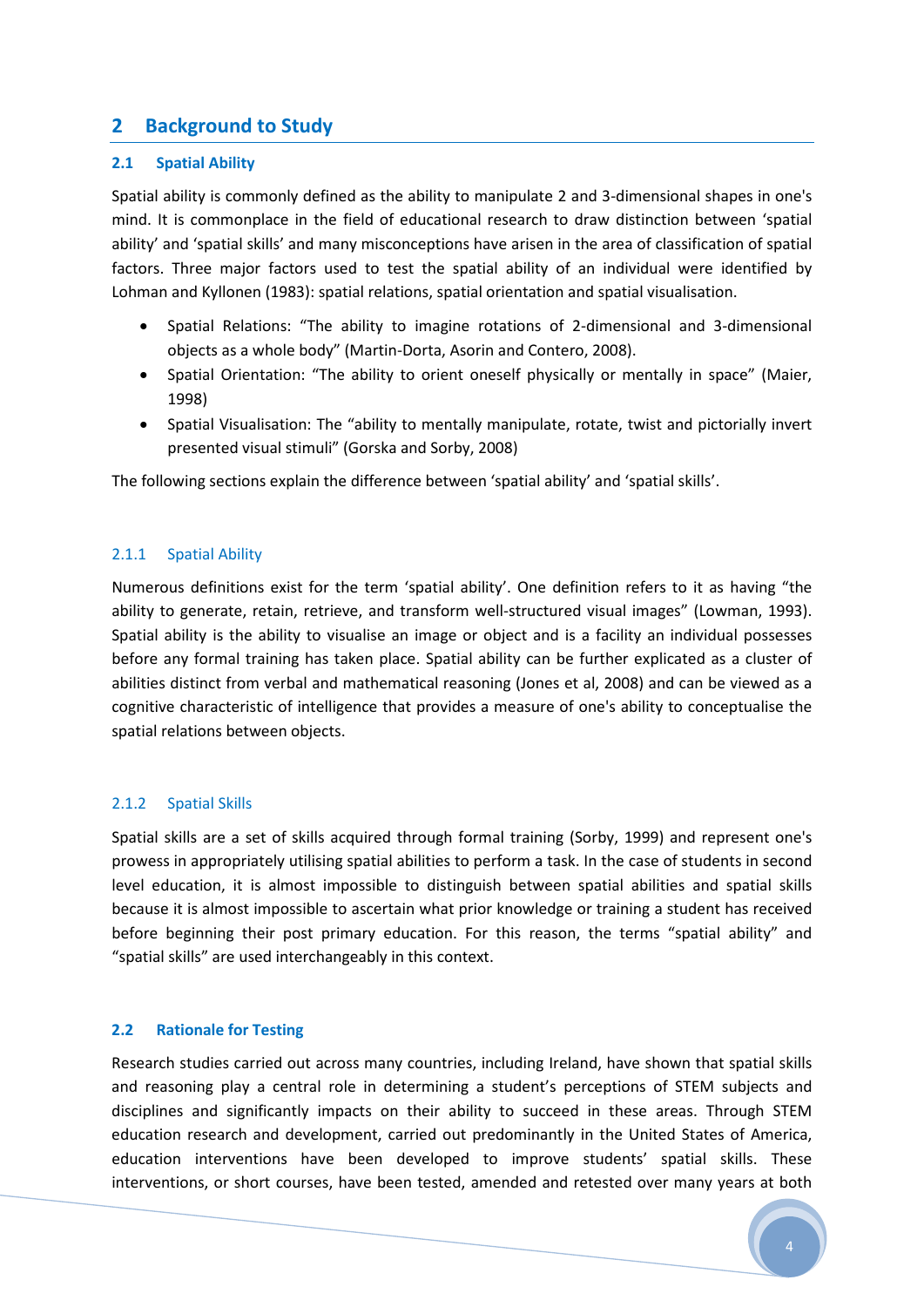second level and higher education in the United States of America. They have been introduced as compulsory courses in higher education in many Universities in the United States of America (Sorby, 2014) with the aim of attracting students to STEM education, increasing student retention, improving students' abilities in STEM subjects and preparing more students in STEM disciplines.

As this project evolves, students will have the opportunity to undertake a spatial skills training intervention to further develop their spatial skills.

### <span id="page-13-0"></span>2.2.1 Success in STEM Education

There is overwhelming evidence linking spatial skills to success in STEM (Shea et al, 2001; Smith, 1964; Wai et al, 2010; Delahunty et al, 2015). Recent articles link spatial skills to creativity and technical innovation (Kell et al, 2013) and to success in computer programming (Jones et al, 2008). A longitudinal study following 400,000 highs school students 11 or more years later, investigated both their choice of college major and career. It found that adolescent spatial reasoning skills were predictive of choice of STEM majors and careers, above and beyond the effects of verbal and mathematical abilities (Wai et al, 2009).

Spatial ability has emerged as a consistent and statistically independent predictor of selecting STEM related courses, graduate study, and other measures of STEM attainment. Thus, it is now clear that spatial ability plays a critical role in developing expertise in STEM (Wai et al, 2009). There is evidence that spatial ability predicts course selection and success in physics (Talley, 1973; Kozhevnikov et al, 2007; Mac Raighne et al, 2015). Furthermore, spatial visualisation skills have been correlated with achievement in chemistry (Talley, 1973; Wu and Shah, 2004); engineering (Duesburyand O'Neil, 1996; Gerson et al, 2001) and geology (Kali and Orion, 1996; Orion et al, 1997).

#### <span id="page-13-1"></span>2.2.2 Gender Differences

It is well documented that the 3-Dimensional spatial visualisation skills of women lag behind those of their male counterparts, especially for 3-Dimensional rotations (Tartre, 1990; Linn and Petersen, 1985; Voyer et al, 1995). Many theories have been put forward to try and explain these differences including the assertion that spatial ability is related to a male sex hormone (Hier and Crowley, 1982) or reflects males evolutionary focus on hunting (Silverman et al, 2000). Other theorists suggest that environmental factors are the primary reasons for male female differences in spatial skill levels (Fennema and Sherman, 1977).

In prior research (Sorby and Baartmans, 1996; Leopold et al, 1996; Medina et al, 1998) it was found that although men and women both have statistically significant gain scores through participation in engineering graphics courses, the average post-test scores for women are still lower than the average pre-test scores for men (Hand, Uttal et al, 2008). A meta-analysis of gender differences in spatial ability identified significant differences in mental rotation tasks (Voyer et al,1995), in favour of male participants.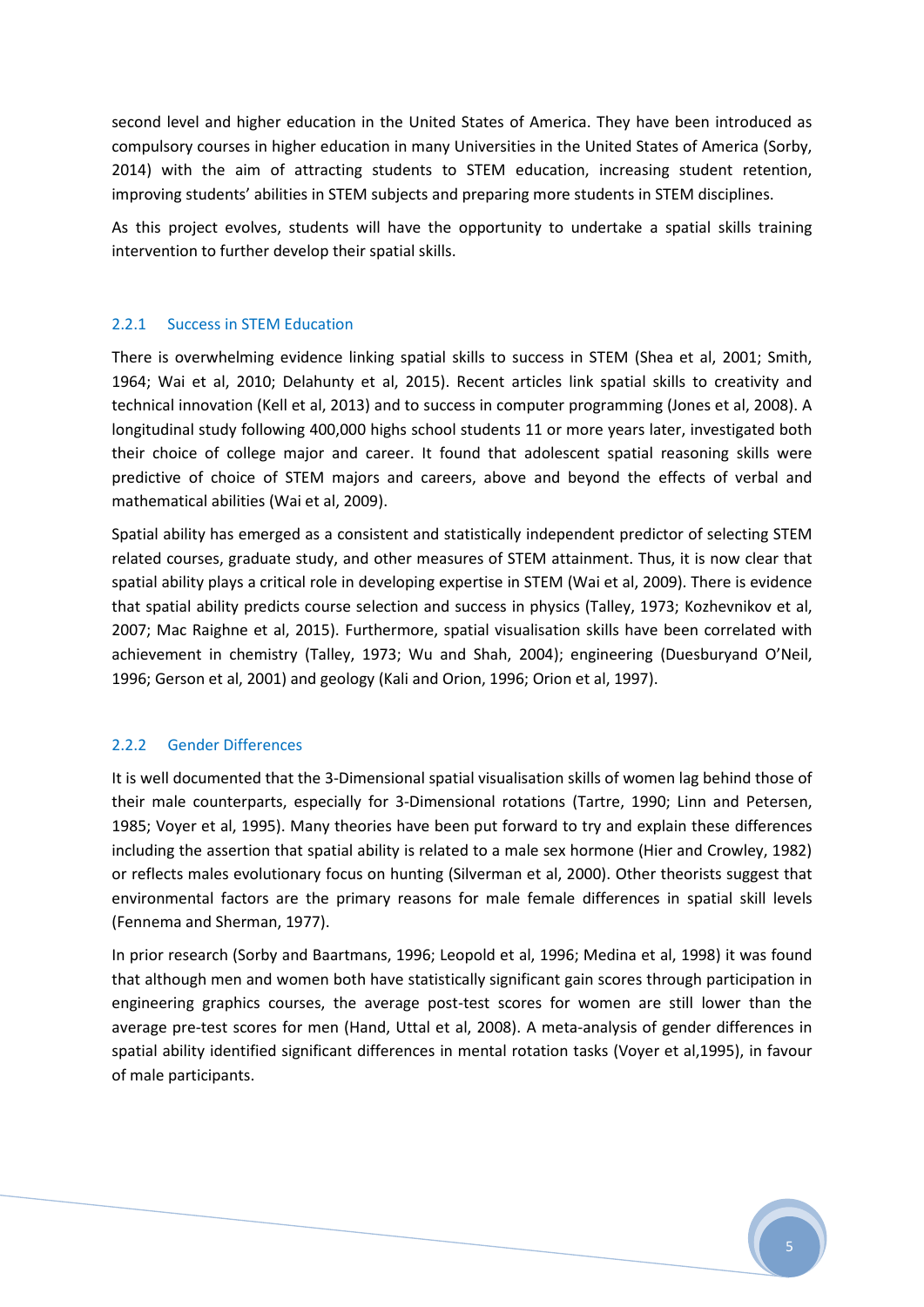In a study carried out by Lippa et al (2009) the performance of more than 90,000 women and 111,000 men from 53 countries who took a mental rotations test was investigated. It found a gender difference in favour of males which is clearly evident from [Figure 1.](#page-14-2)



**Figure 1:** Comparison of results of a Mental Rotation test across 53 countries.

(From Lippa et al, 2009)

## <span id="page-14-2"></span><span id="page-14-0"></span>**2.3 Test Instrument**

The items used in the study presented in this report were taken from the Differential Aptitude Test: Space Relations (DAT:SR), Purdue Spatial Visualisation Test: Visualisation of Rotations (PSVT:R) and the Mental Cutting Test (MCT). Each test measures a different aspect of spatial ability and are combined here help to provide a profile of the spatial abilities of secondary school students at all levels. These tests are well established in the measurement of spatial ability and are used internationally.

## <span id="page-14-1"></span>2.3.1 Differential Aptitude Test: Space Relations

The Differential Aptitude Test (DAT) is a collection of tests designed to measure students' verbal and numerical reasoning, mechanical reasoning, perceptual ability, spatial relations, abstract reasoning, spelling and language use. It tests a students' ability to recognise and transform patterns. For this study a subset of the Differential Aptitude Test: Space Relations (DAT:SR) was used to measure students' ability to move from a 2-dimensional to a 3-dimensional environment.

The DAT:SR is commonly used to measure a students' ability to visualise a 3-dimensional object which has been created from a 2-dimensional pattern. It requires the student to mentally fold a 2 dimensional pattern and choose the correct 3-dimenstional object which would result from the original 2-Dimensional pattern from a set of four alternatives. The test consists of 10 questions, a sample of the type of question found on the DAT:SR is provided in Figure 7 in Appendix A.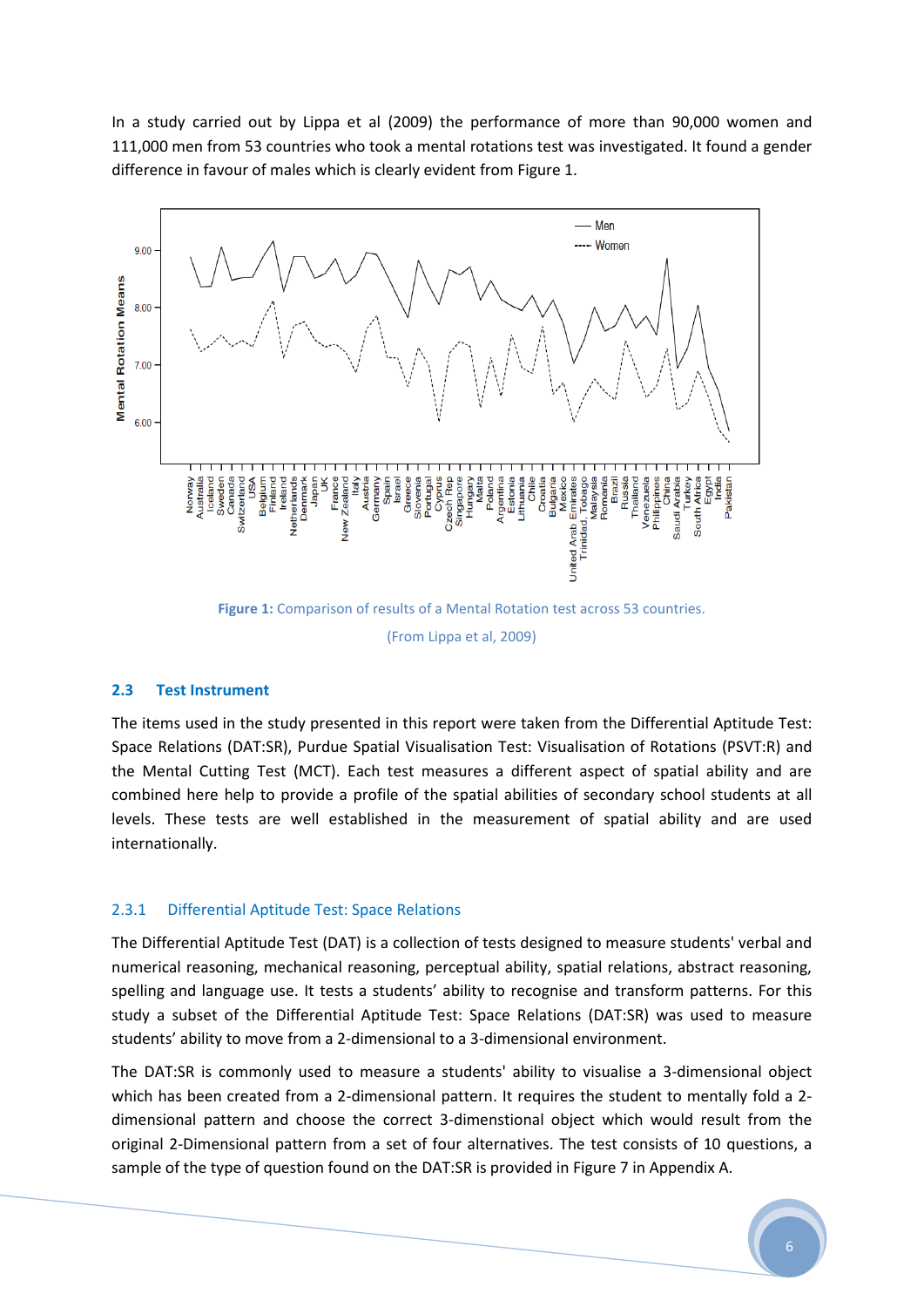## <span id="page-15-0"></span>2.3.2 Purdue Spatial Visualisation Test: Visualisation of Rotations

The Purdue Spatial Visualisation Test: Visualisation of Rotations (PSVT:R) is an instrument utilised in educational research to measure a students' rotational spatial ability. Developed by Roland Guay in 1976 at Purdue University, it represents one of the three sections (Developments, Rotations, and Views) comprising the Purdue Spatial Visualisation Test.

Each question on the test begins with an example, showing an object in its initial and rotated positions, followed by another object, along with its five different rotated positions. The student must then choose one rotated position that has resulted from the same rotation as the given example (Yoon, 2011). The test consists of 30 questions, a sample question from the PSVT:R is provided in Figure 8 in Appendix A.

## <span id="page-15-1"></span>2.3.3 Mental Cutting Test

The Mental Cutting Test (MCT) is an instrument used to measure a students' ability to cut a 3 dimensional object with a given cutting plane. It was developed as part of the Special Test in Spatial Relations (College Entrance Examination Board [CEEB], 1939) and was once used as a university entrance exam in the United States of America. Students have to mentally cut a three-dimensional object using a given cutting plane. Once cut, the students must identify the correct surface which results from the cutting process. The MCT measures both spatial visualisation and spatial relations. The test consists of 25 questions, a sample question from the MCT is provided in Figure 9 in Appendix A.

#### 2.3.4 Test Administration

The test consisted of 30 questions in total comprising of 10 questions from each of the tests described above. The test was administered in 3 distinct sections and was completed in pen and paper format. Students were permitted 21 minutes to complete the test with 7 minutes per section. All tests were supervised by a member of the research team and at least one teacher or a teacher alone.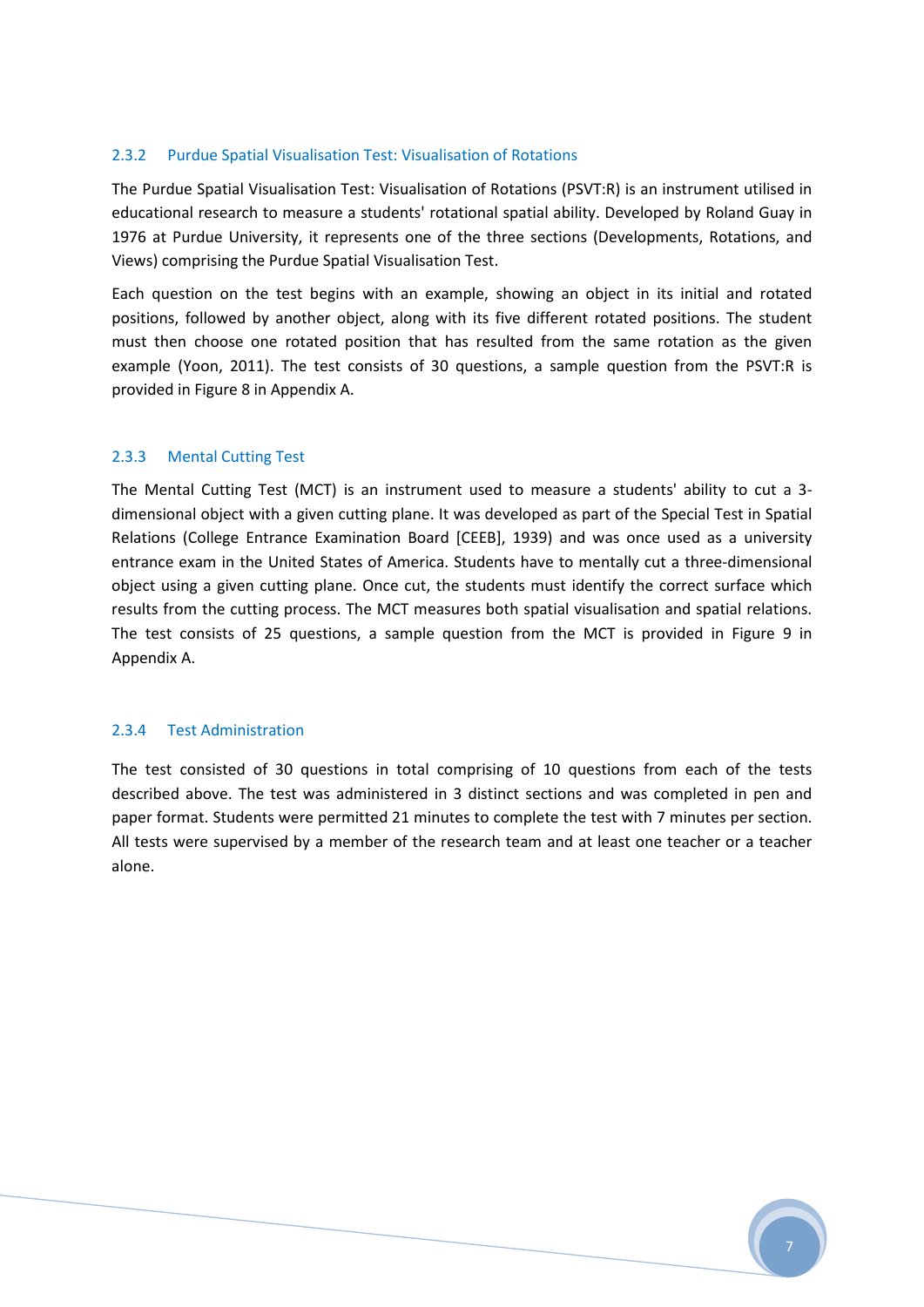## <span id="page-16-0"></span>**3 National Results**

## <span id="page-16-1"></span>**3.1 Summary of Testing to Date**

Between February and May 2016 the spatial ability of nearly 2500 first year second level students in Ireland were tested. Tests were administered in 28 schools in order to get a snapshot of the level of spatial ability of first year students' in the Irish second level education system. A breakdown of participating secondary schools base on gender and type is given below:

- School Denomination
	- o Male 5 Schools
	- o Female 6 Schools
	- o Mixed 17 Schools
- School Type
	- o Voluntary Secondary School 21 Schools
	- o Educational Training Board (ETB) School 7 Schools

[Table 1](#page-16-2) provides a summary of the data obtained. For comparison purposes the results have been presented as percentages.

|                  | Count | <b>DAT:SR</b> | <b>PSVT:R</b> | <b>MCT</b> | <b>Total</b> |
|------------------|-------|---------------|---------------|------------|--------------|
| <b>Total</b>     | 2464  | 39%           | 35%           | 26%        | 34%          |
|                  |       |               |               |            |              |
| <b>Male</b>      | 1215  | 41%           | 38%           | 26%        | 35%          |
| 12y <sub>0</sub> | 193   | 39%           | 35%           | 25%        | 33%          |
| 13y <sub>0</sub> | 927   | 40%           | 38%           | 26%        | 35%          |
| 14 <sub>VO</sub> | 95    | 44%           | 39%           | 27%        | 37%          |
|                  |       |               |               |            |              |
| Female           | 1182  | 38%           | 33%           | 26%        | 32%          |
| 12y <sub>O</sub> | 236   | 38%           | 30%           | 26%        | 31%          |
| 13y <sub>0</sub> | 896   | 40%           | 34%           | 27%        | 33%          |
| 14 <sub>yo</sub> | 50    | 36%           | 34%           | 27%        | 32%          |

**Table 1:** Summary data by gender and age.

<span id="page-16-2"></span>Table 1 shows the average scores for the three different tests and the full test (combining the 3 different tests). While testing was anonymous, students were asked to provide some supplementary information for analysis. The additional information gathered were personal characteristics such as gender, age and subjects taken. Sections [3.2](#page-17-0) to [3.5](#page-20-0) provide a summary of the data obtained during phase one of the study.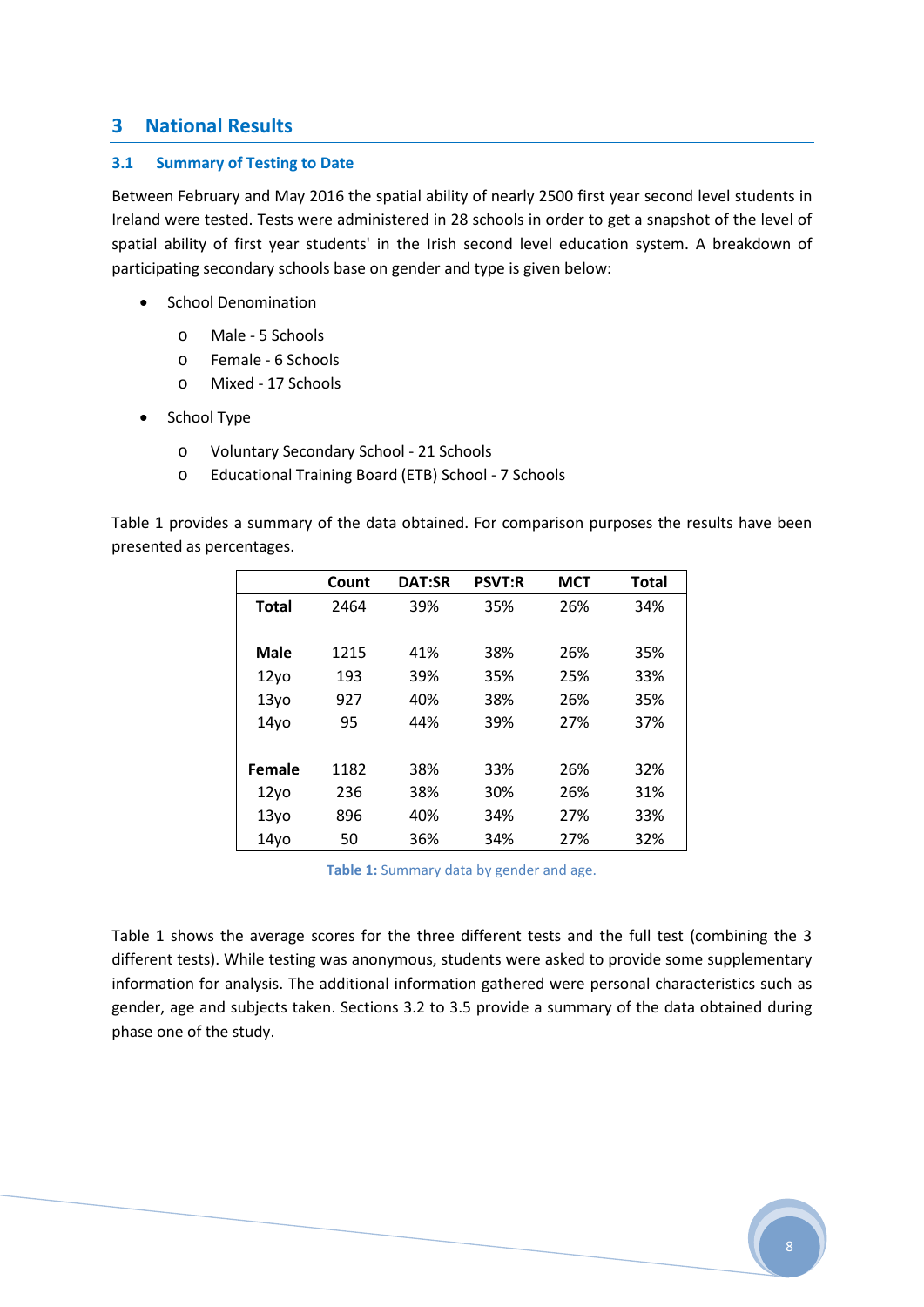### <span id="page-17-0"></span>**3.2 Score by Gender**

Analysis of the total scores by gender (see [Figure 3\)](#page-17-3) indicates a slight difference in favour of male students. This is consistent with international research. The data labels on top of each bar indicate the number of students in each denomination.



**Figure 2:** Students' score by gender.

## <span id="page-17-2"></span><span id="page-17-1"></span>**3.3 Score by Age**

In this study student ages ranged from 12-14 years of age. [Figure 3](#page-17-3) provides a comparison of the normalised total scores for all students aged 12 to 14. In all age categories it is clearly evident that male students outperform their female counterparts. The normalised total score for male students also increases with age. Despite an increase for female students from 12-13 years of age there is a decrease from 13-14 years of age. It should be noted that the sample size of 14 year old females was small relative to the size of the overall sample and thus this aspect will be investigated in phase 2.



<span id="page-17-3"></span>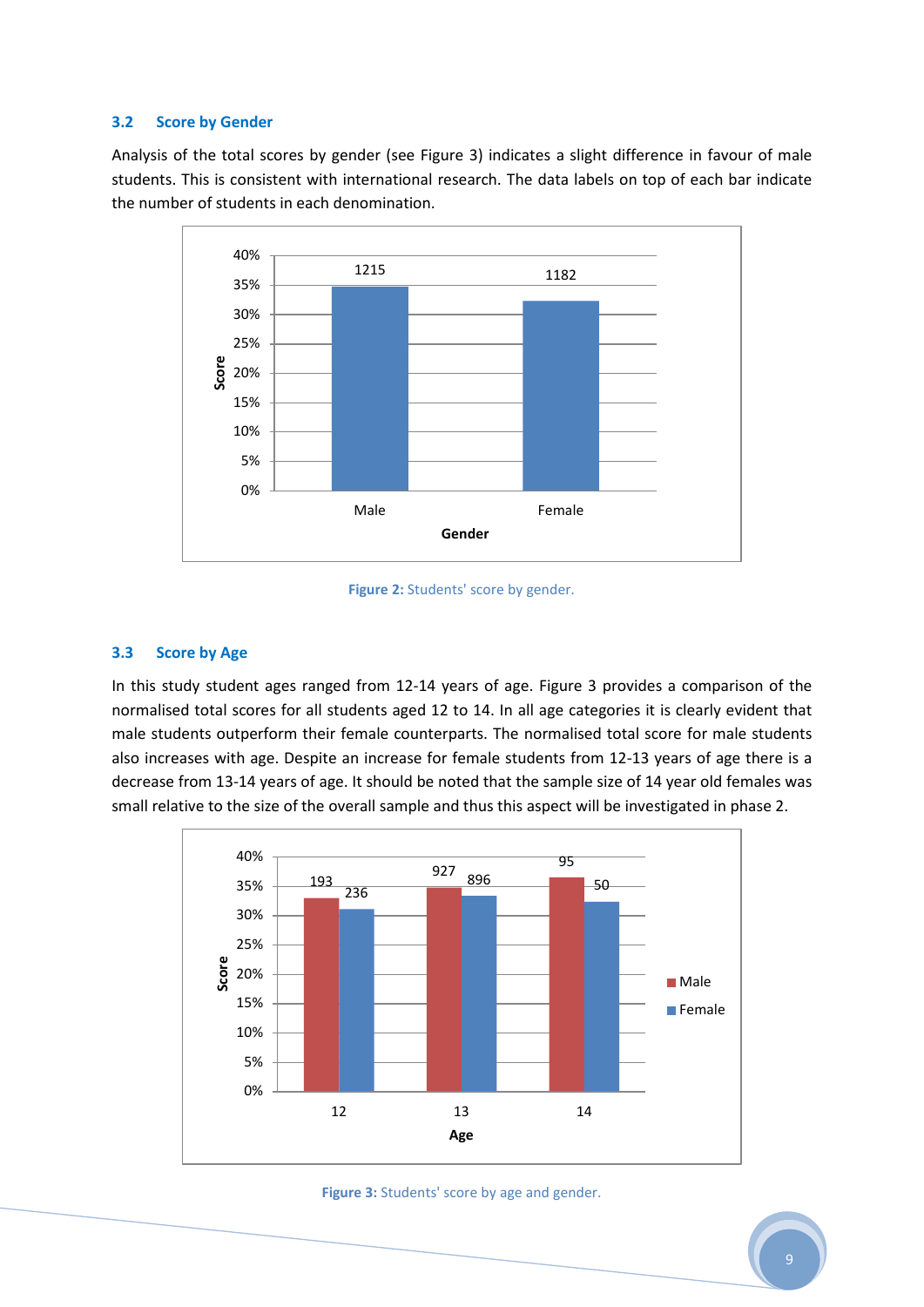As part of separate studies, the spatial ability of first year higher education engineering students was examined. In total 65 students from two level 7 engineering programmes offered by Dublin Institute of Technology (DT004 - B. Eng. Tech. Civil Engineering; DT097 - first year common engineering)were tested using the same instrument and under the same conditions. When compared with second level students, the gap in total score (see [Figure 4\)](#page-18-0) is almost double. This may indicate that students with high spatial ability are more likely to choose STEM programmes in higher education and it also suggests that spatial ability can be improved with formal training (Nevin et al, 2015; Farrell et al, 2015).

It should be noted that the third level students are a self-selecting group in so far as they have chosen to study a STEM discipline. At second level the majority of students may not form an opinion on what career they would like to pursue until they reach senior cycle.



<span id="page-18-0"></span>**Figure 4:** Comparison of normalised total scores for first year students in second and third level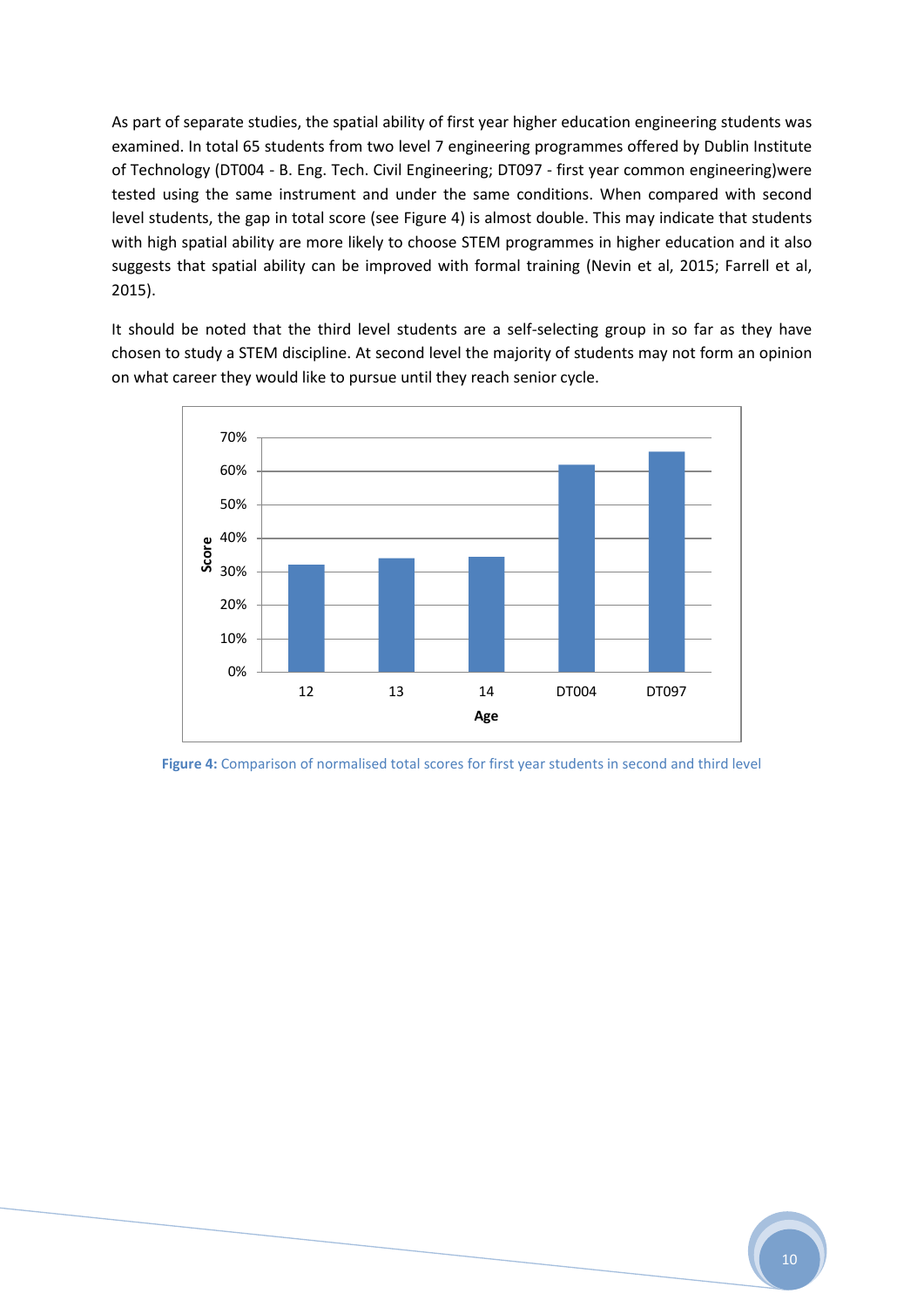#### <span id="page-19-0"></span>**3.4 Score by Subject**

Students were asked to indicate whether they were studying Art or Technical Graphics and in schools where taster courses were offered students were asked to indicate whether they had an interest in studying Technical Graphics or Art. It is clear that a larger proportion of male students study or show an interest in Technical Graphics when compared to their female counterparts.

| Gender | Subject(s)                | <b>Number of Students</b> |
|--------|---------------------------|---------------------------|
| Male   | Unspecified               | 402                       |
|        | Art                       | 460                       |
|        | <b>Technical Graphics</b> | 577                       |
|        | Both                      | 210                       |
| Female | Unspecified               | 526                       |
|        | Art                       | 627                       |
|        | <b>Technical Graphics</b> | 106                       |
|        | <b>Both</b>               | 56                        |

**Table 2:** Summary of subject choice as indicated by participants.

<span id="page-19-2"></span>While it is too early to say it is possible that subject choice may be a contributor to the development of spatial skills. Figure 5 shows a breakdown of scores by subject and it would appear to indicate that there is very little gender difference between subject choices. It does appear that students taking subjects which nurture hand-to-eye ability score better than those who do not. However, what is not clear at this stage is whether these subjects are developing spatial skills or if students with higher spatial skills are more likely to choose these subjects, or if it is a combination of both.



<span id="page-19-1"></span>**Figure 5:** Student score by subject choice and gender.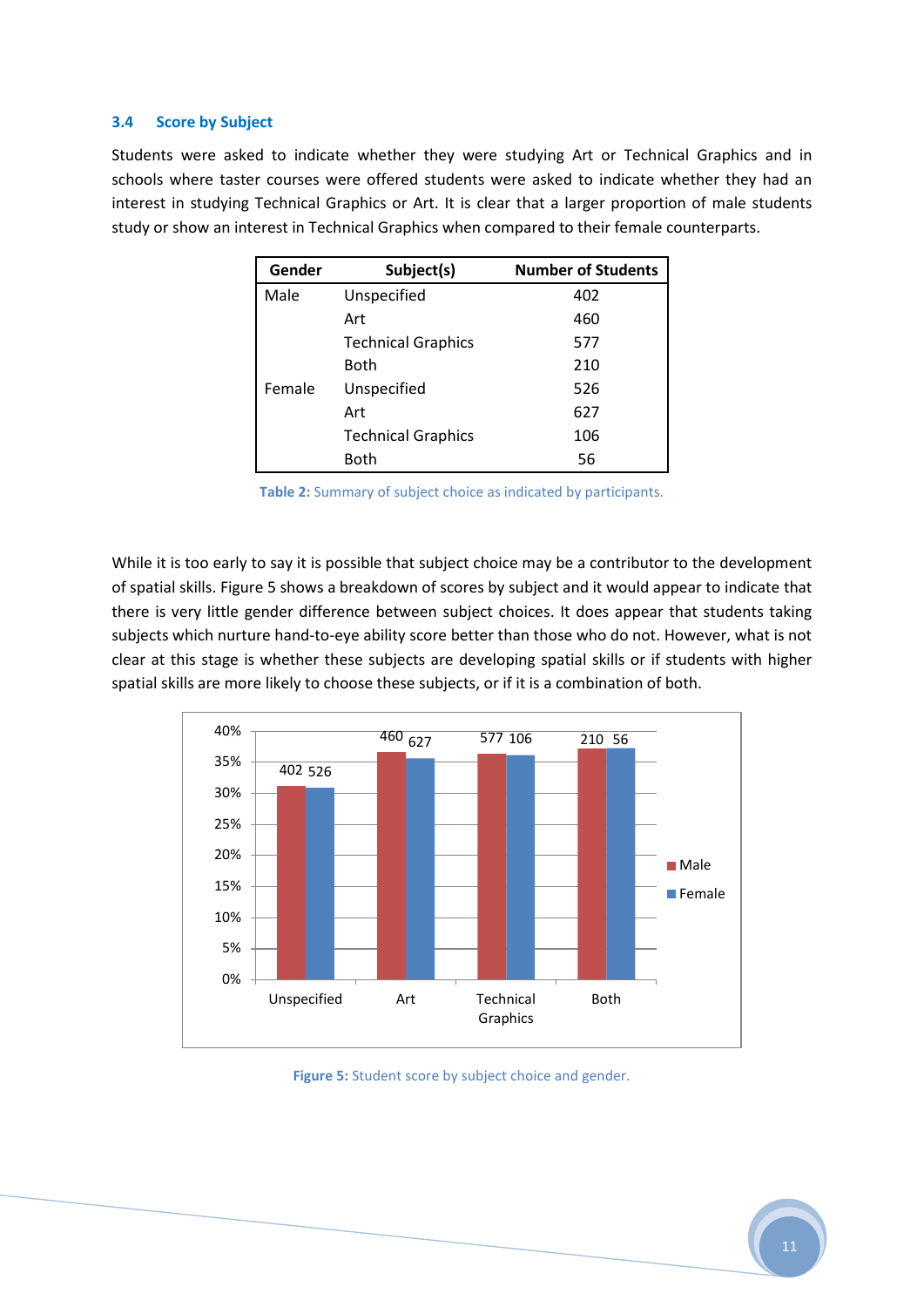## <span id="page-20-0"></span>**3.5 Range of Scores**

The range of scores separated by gender is provided in [Figure 6.](#page-20-1) While the majority of both male and female students lie in the lower range of scores (0-15), the data presented shows that a larger proportion of males than females lie in the higher range of scores (16-30).



<span id="page-20-1"></span>Figure 6: Range of scores achieved by gender.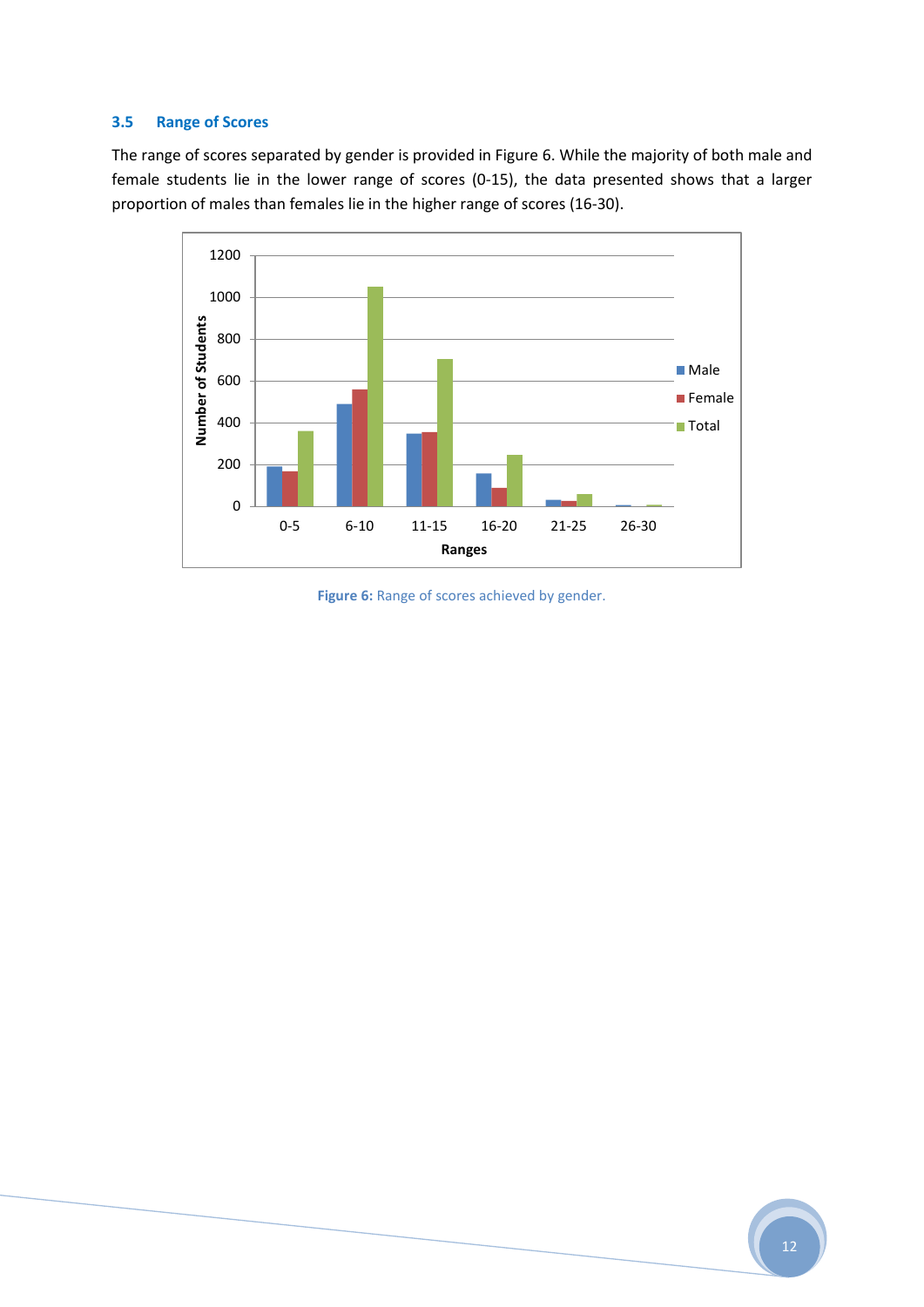## <span id="page-21-0"></span>**4 Conclusions**

## <span id="page-21-1"></span>**4.1 Preliminary Observations from Phase One**

From the data presented in sectio[n 3a](#page-16-0) number of provisional observations may be made:

- [Figure 2](#page-17-2) suggests that there is a gender difference favouring male students. A number of theories have been put forward to try to explain the existence of this difference. While none of them are universally accepted the gender difference here certainly warrants further research.
- From [Figure 3](#page-17-3) it appears that spatial ability improves with age. However, male students see larger gains year-on-year than their female counterparts. The extent of this gain will be examined as subsequent years are tested.
- Figure 5 indicates that students who take subjects which encourage hand-to-eye coordination score better on average that those who do not.
- [Table 2](#page-19-2) shows the number of students who indicated they take Art, Technical Graphics or both. Only 106 female students indicated that they take Technical Graphics compared with 577 males. Interestingly, students who study both subjects show no significant gender difference.
- A larger proportion of male than female students lie in the higher range of scores (see [Figure](#page-20-1)  [6\)](#page-20-1), from 16-30.

## <span id="page-21-2"></span>**4.2 Future Research**

- As this study evolves it is envisaged that spatial ability tests will be administered to all years, from first to sixth, within participating schools. This will help to gain a better understanding of the level of spatial ability at second level and to gauge student preparation for STEM disciplines.
- The introduction of a spatial skills course in the transition year programme will be used to help improve students' spatial skills in preparation for their senior cycle and Leaving Certificate examinations. Pre and post testing will be carried out to determine if the intervention has a positive influence on test scores. This research will form the basis of a detailed report on the long term efficacy of these interventions.

#### <span id="page-21-3"></span>**4.3 Spatial Skill Intervention Programme**

Constraints on resources mean that the long term viability of this project lies in training second level teachers to administer the spatial ability test and to deliver the spatial skills intervention programme as part of the Transition Year programme.

To facilitate this, a series of two two-day training courses are scheduled run in September 2016. These training courses will insure that teachers in participating secondary schools are equipped with the necessary knowledge and skills to administer the test and deliver the course themselves. Throughout the training course support will be provided from researchers actively involved in the project. The training will form part of a validated CPD course (5 ECTS at Level 8). For more information about the training courses, please feel free to contact us.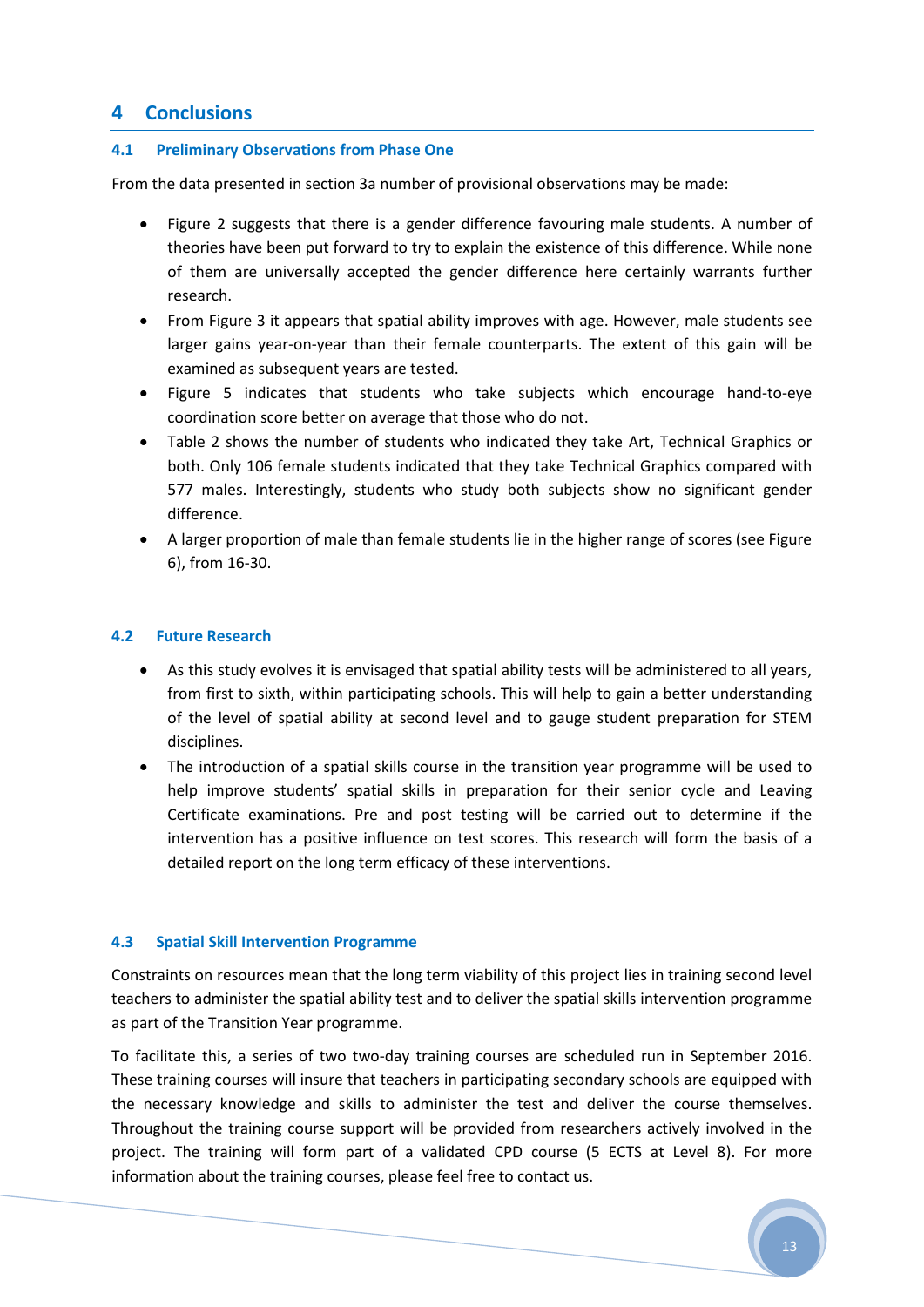## **References**

<span id="page-22-0"></span>Delahunty, T. , Seery, N., Lynch, R. (2015). Spatial skills and success in problem solving within engineering education, The  $6<sup>th</sup>$  Research in Engineering Education Symposium, 13-15 July, Dublin: Dublin Institute of Technology, Dublin, Ireland.

Farrell, S. Behan, A. Duffy, G. Harding, R. Howard, R. Mac Raighne, A. Nevin, E. & Bowe, B. (2015). A Profile of the Spatial Visualisation Abilities of First Year Engineering and Science Students, The 6th Research in Engineering Education Symposium, 13-15 July, Dublin: Dublin Institute of Technology, Dublin, Ireland.

Fennema, E., Sherman, J.(1977). Sexual stereo-typing and mathematics learning, The Arithmetic Teacher, 24(5),369-372.

Gerson, H., Sorby, S., Wysocki, A., and Baartmans, B. (2001) The development and assessment of multimedia software for improving 3-D spatial visualization skills. Computer Applications in Engineering Education, 9(2) 105-113.

Gorska, R. and Sorby, S. (2008). Testing Instruments For The Assessment Of 3-D Spatial Skills, Proceedings of the American Society for Engineering Education Annual Conference.

Hand, L. L, Uttal, D. H., Marulis, L., and Newcombe, N. S. (2008).A meta-analysis of training effects on spatial skills. Presented at the annual meetings of the Association for Psychological Science, Chicago.

Hier, D.B., & Crowley, Jr., W.F. (1982).Spatial ability in androgen-deficient men, New England Journal of Medicine, 306(20), 1202-1205.

Jones, S., Burnett, G. (2008). Spatial Ability and Learning to Program, Human Technology, Volume 4  $(1).$ 

Kali, Y. & Orion, N.(1996).Spatial abilities of high-school students in the perception of geologic structures, Journal of Research in Science Teaching, 33, 369-391.

Kell, H. J., Lubinski, D., Benbow, C. P., and Steiger, J. H.(2013). Creativity and Technical Innovation: Spatial Ability's Unique Role. Psychological Science.http://pss.sagepub.com/content/early/2013/07/10/0956797613478615, DOI: 10.1177/0956797613478615

Kozhevnikov, M., Motes, M, and Hegarty, M. (2007). Spatial visualization in physics problem solving, Cognitive Science, 31(4), 549-579.

Leopold C., Sorby, S. and Gorska, R. (1996).Gender differences in 3-D visualization skills of engineering students. Proceedings of the 7th International Conference on Engineering Computer Graphics and Descriptive Geometry, Andrzej Wyzykowski, et. al., Editors, Cracow, Poland, 560-564.

Lippa, R., Collaer, M. L. and Peters, M. (2009). Sex Differences in Mental Rotation and Line Angle Judgments Are Positively Associated with Gender Equality and Economic Development across 53 Nations, Archives of Sexual Behaviour, 39(4), 990-997

Lindsay, A.T. (1990) Spatial Orientation Skill and Mathematical Problem Solving, Journal for Research in Mathematics Education, 21(3), 216-229.

Linn, M.C., & Petersen, A.C. (1985) Emergence and characterization of sex differences in spatial ability: A meta-analysis, Child Development, 56, 1479-1498.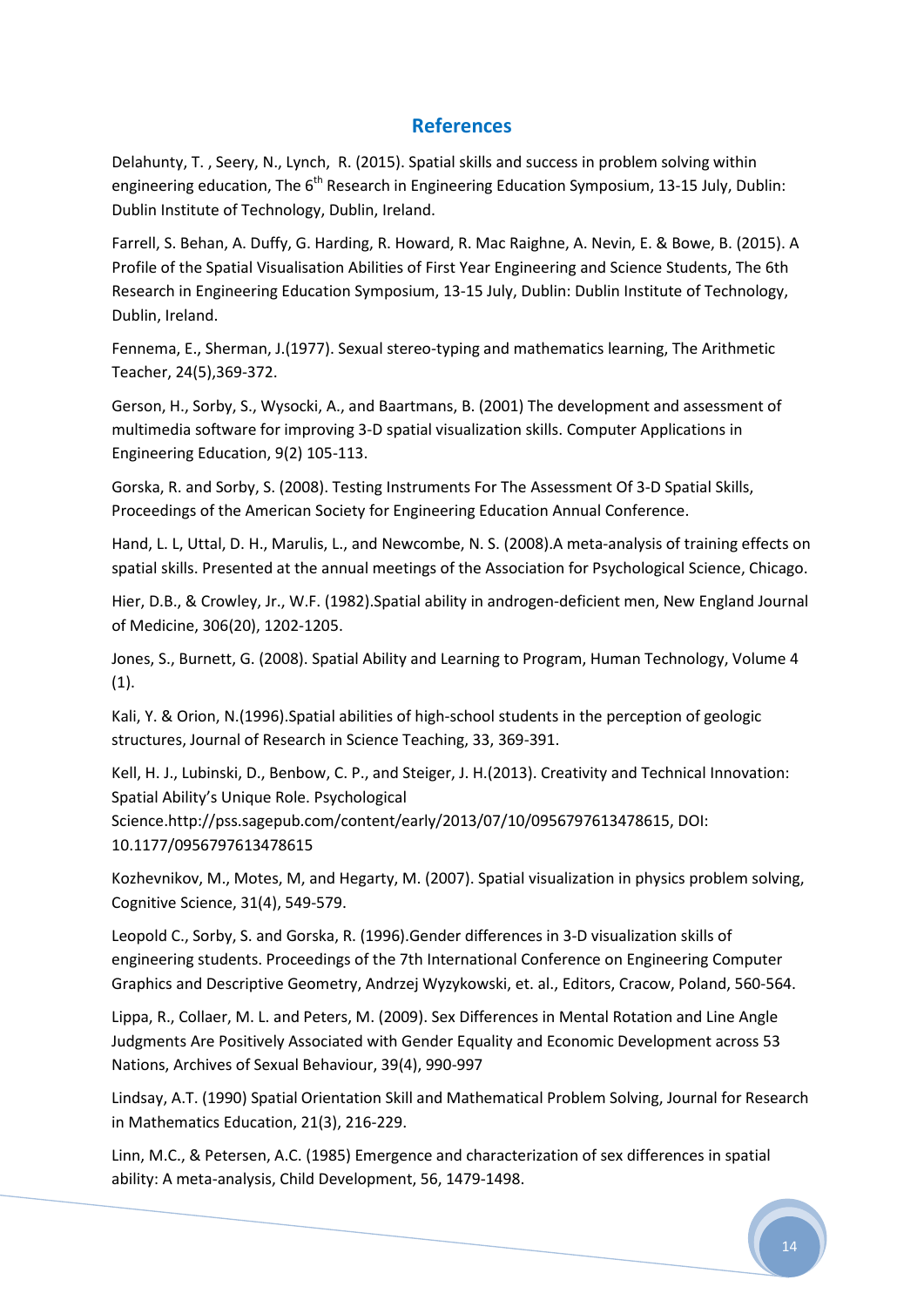Lohman, D. (1993) Spatial Ability and G, Spearman Seminar, University of Plymouth.

Lohman, D. F., and Kyllonen, P. C. (1983). Individual differences in solution strategy on spatial tasks. In R. F. Dillon & R. R. Schmeck (Eds.), Individual Differences in Cognition (Vol. 1, pp. 105-135). New York, NY: Academic Press.

Mac Raighne, A. Behan, A. Duffy, G. Farrell, S. Harding, R. Howard, R. Nevin, E. and Bowe, B. (2015). Examining the Relationship between Physics Students' Spatial Skills and Conceptual Understanding of Newtonian Mechanics, The  $6<sup>th</sup>$  Research in Engineering Education Symposium, 13-15 July, Dublin: Dublin Institute of Technology, Dublin, Ireland.

Maier, P. H. (1998). Spatial geometry and spatial ability: How to make solid geometry solid? In E. Osnabrück, K. Cohors-Fresenborg, G. Reiss, G. Toener, and H. Weigand (Eds.), Selected papers from the annual conferenceof didactics of mathematics 1996 (pp. 63-75). Munich, Germany: GessellschaftfürDidaktik der Mathematik (GDM).

Martin-Dorta, N., Saorin, J. and Contero, M. (2008).Development of a Fast Remedial Course to Improve the Spatial Abilities of Engineering Students, Journal of Engineering Education, p. 505-513.

Maeda, Y. Yoon Yoon, S. (2011) [Scaling the Revised PSVT-R: Characteristics of the](https://www.researchgate.net/publication/261876235_Scaling_the_Revised_PSVT-R_Characteristics_of_the_first_year_engineering_students) first year for first year engineering students' spatial ability, American Society for Engineering Education.

Medina, A. C., Gerson, H. B. P., and Sorby, S. A. (1998). Identifying gender differences in the 3-D visualization skills of engineering students in Brazil and in the United States.Proceedings of the International Conference for Engineering Education 1998, Rio de Janeiro, Brazil.

Neil, H. (1996). Effect of type of practice in a computer-aided design environment in visualizing three-dimensional objects from two-dimensional orthographic projections. Journal of Applied Psychology, 81(3), 249-260.

Nevin, E. Behan, A. Duffy, G. Farrell, S. Harding, R. Howard, R. Mac Raighne, A. & Bowe, B. (2015). Assessing the Validity and Reliability of Dichotomous Test Results using Item Response Theory on a Group of First Year Engineering Students, The 6<sup>th</sup> Research in Engineering Education Symposium, 13-15 July, Dublin: Dublin Institute of Technology, Dublin, Ireland.

Orion, N., Ben-Chaim, D. and Kali, Y. (1997) Relationship between earth science education and spatial visualization, Journal of Geoscience Education,45, 129-132.

Quaiser-Pohl, C. (2003) The Mental Cutting Test and the Picture Rotation Test Two New Measures to Assess Spatial Ability, International Journal of Testing, 3(3), 219–231.

Shea, D. L., Lubinski, D., and Benbow, C. P. (2001). Importance of assessing spatial ability in intellectually talented young adolescents: A 20-year longitudinal study. Journal of Educational Psychology, 93(3), 604-614.

Silverman, I., Choi, J., Mackwen, A., Fisher, M., Moro, J., and Olshansky, E. (2001). Evolved mechanisms underlying way finding: Further studies on the hunter-gatherer theory of spatial sex differences, Evolution and Human Behaviour, 21, 201-213.

Smith, I. M. (1964). Spatial ability: Its educational and social significance. San Diego: R. R. Knapp.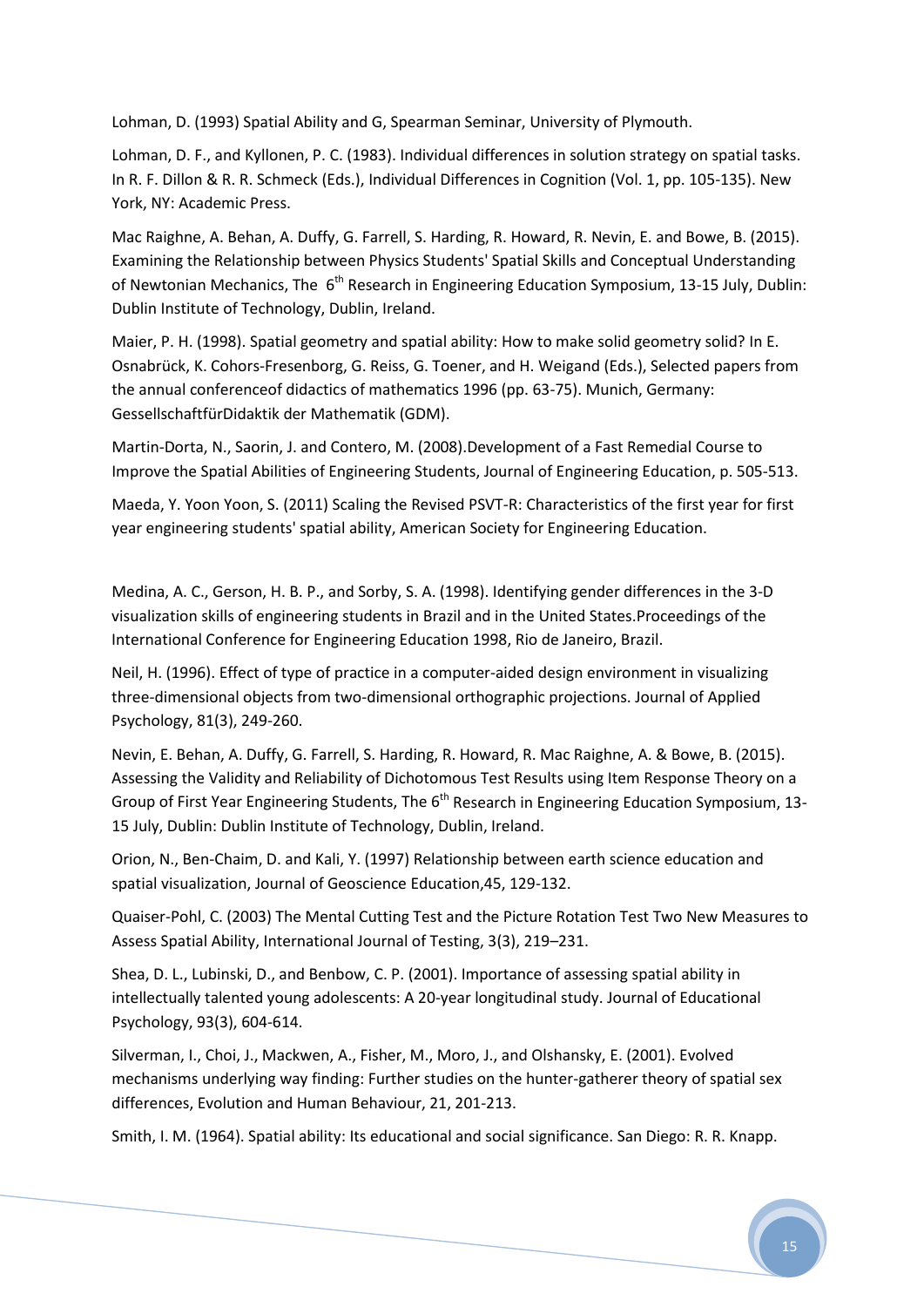Sorby, S. and Baartmans, B. J.(1996) A course for the development of 3-D spatial visualization skills.Engineering Design Graphics Journal,60(1), 13-20.

Sorby, S.(1999). Developing 3-dimensional Spatial Visualization Skills, Engineering Design Graphics Journal, Volume 63 (2).

Sorby, S., Nevin, E., Behan, A., Mageean, E. and Sheridan, S. (2014). Spatial Skills as Predictors of Success in First-year Engineering. In Proceedings 44th Annual Frontiers in Education (FIE) Conference, pp. 111-117. 22-25 October. Madrid, Spain.

Talley, L.H. (1973).The use of three-dimensional visualization as a moderator in the higher cognitive learning of concepts in college level chemistry. Journal of Research in Science Teaching, 10(3), 263- 269.

Thurstone, L. L. (1938). Primary Mental Abilities.Psychometrika Monograph No. 1. Chicago, IL: University of Chicago Press.

Thurstone, L. L. (1950). Some primary abilities in visual thinking. Proceedings of the American Philosophical Society, 94(6), 517–521. Retrieved from http://www.jstor.org/stable/3143593

Voyer, D., Voyer S. and Bryden, M. P.(1995). Magnitude of sex differences in spatial abilities: A metaanalysis and consideration of critical variables, Psychological Bulletin, 117(2), 250-270.

Wai, J., Lubinski, D. and Benbow, C. P. (2009). Spatial Ability for STEM Domains: Aligning Over 50 Years of CumulativePsychological Knowledge Solidifies Its Importance, Journal of Educational Psychology, 101(4) 817-835.

Wai, J., Lubinski, D. and Benbow, C. P. (2010).Accomplishment in Science, Technology, Engineering, and Mathematics(STEM) and Its Relation to STEM Educational Dose:A 25-Year Longitudinal Study Journal of Educational, 102(4), 860–871.7

Wang, L. (1993) The Differential Aptitude Test: A Review and Critique, Paper presented at the Annual Meeting of the Southwest Educational Research Association (Austin, TX).

Wu, H. K., Shah, P. (2004) Exploring visuospatial thinking in chemistry learning, Science Education, [88\(3\),](http://onlinelibrary.wiley.com/doi/10.1002/sce.v88:3/issuetoc) 465–492.

Yoon, S.(2011). Psychometric Properties of the Revised Purdue Spatial Visualisation Tests: Visualisation of Rotations(The Revised PSVT:R), Dissertation Submitted to the faculty of Purdue University.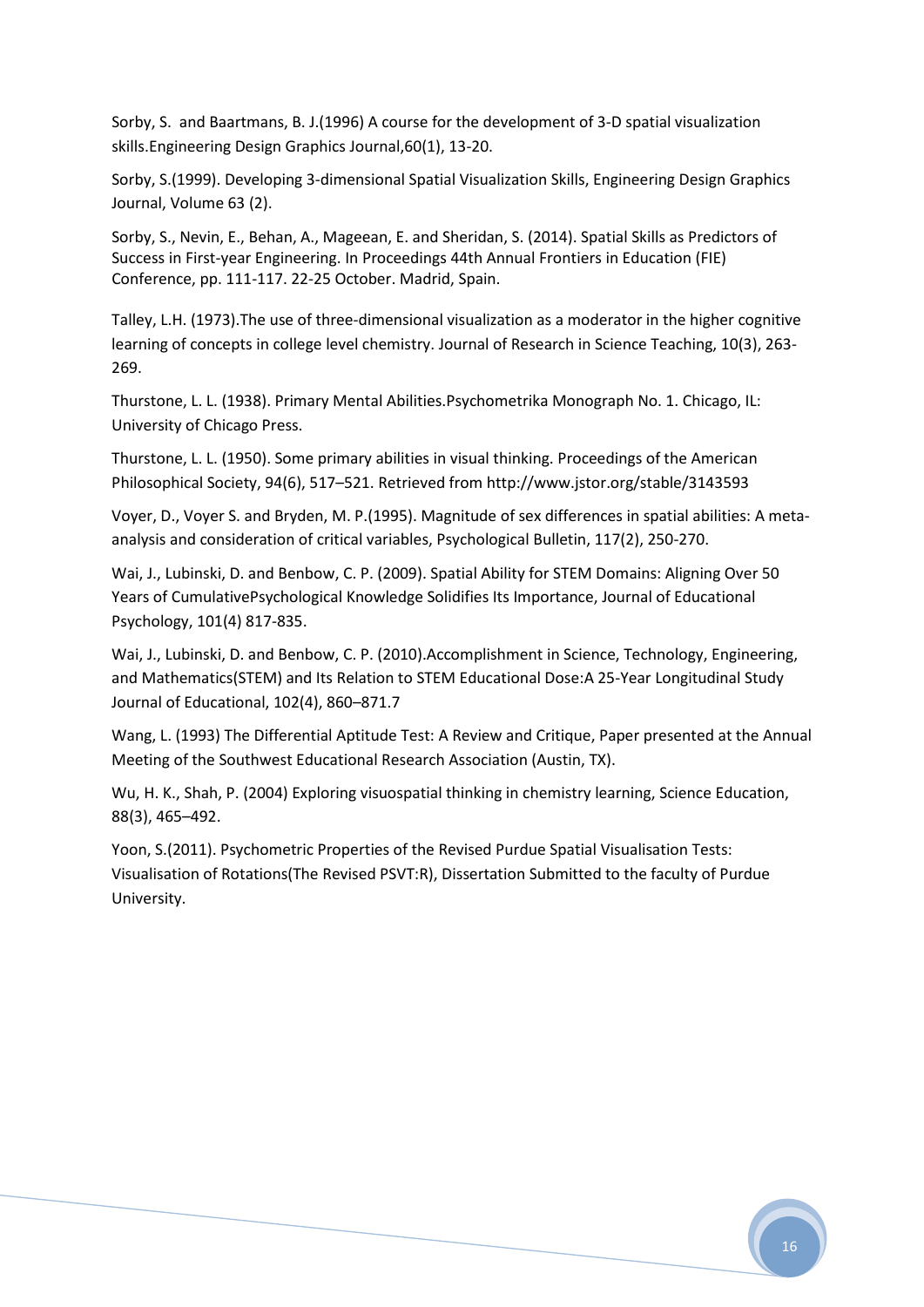## **Appendix A: Sample Questions**

<span id="page-25-0"></span>

**Figure 7:** An example problem from the DAT:SR. (correct answer is B)

<span id="page-25-1"></span>

<span id="page-25-3"></span><span id="page-25-2"></span>



**Figure 9:** An example problem from the MCT. (correct answer is D)